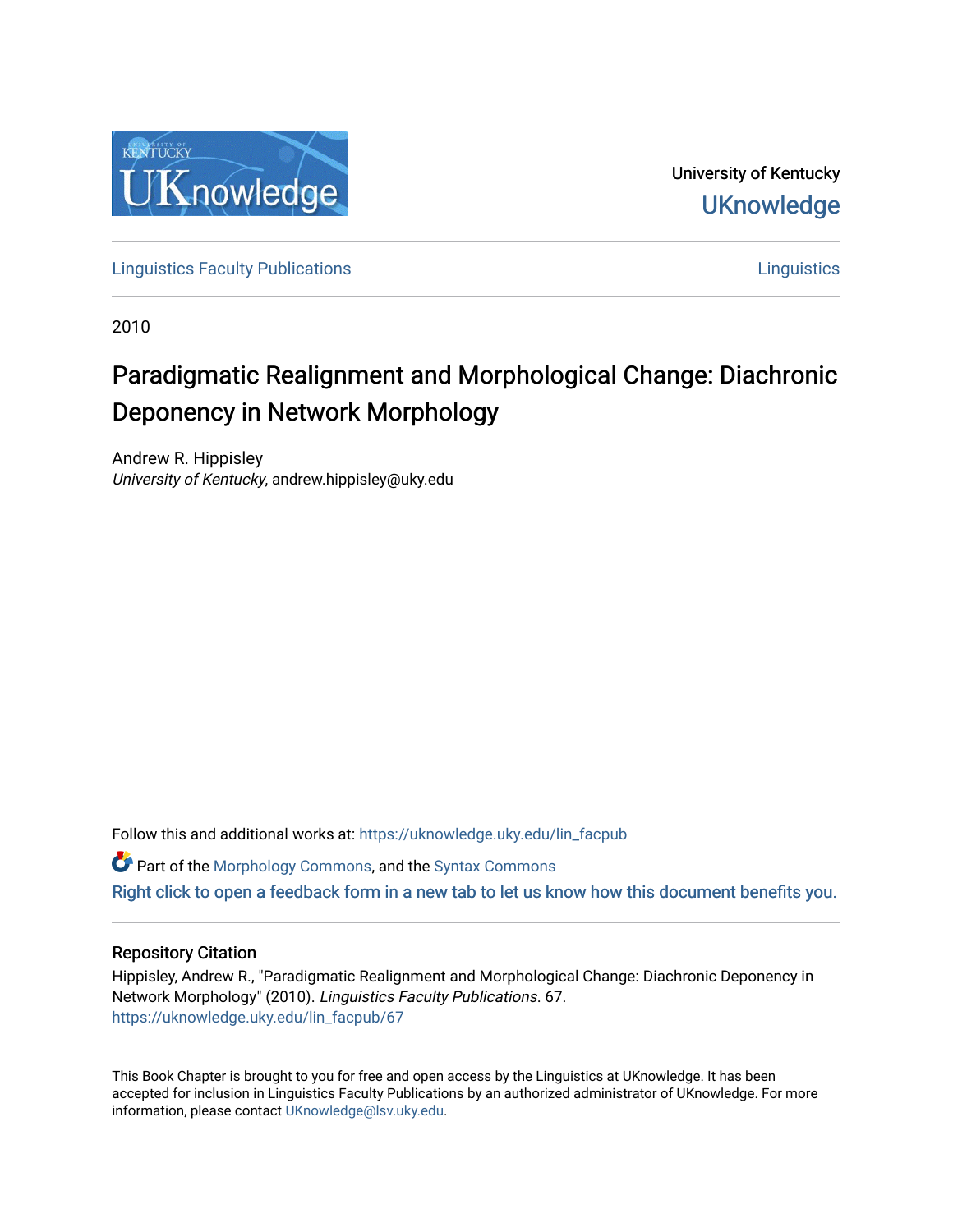# Paradigmatic Realignment and Morphological Change: Diachronic Deponency in Network Morphology

Digital Object Identifier (DOI) https://doi.org/10.1075/cilt.310.06hip

# Notes/Citation Information

Published in Variation and Change in Morphology. Franz Rainer, Wolfgang U. Dressler, Dieter Kastovsky, & Hans Christian Luschützky, (Eds.). p. 107-128.

© John Benjamins Publishing Company

The copyright holder has granted the permission for posting the book chapter here. The publisher, John Benjamins Publishing Company, should be contacted for permission to re-use or reprint the material in any form.

The document available for download is the authors' post-peer-review final draft of the chapter.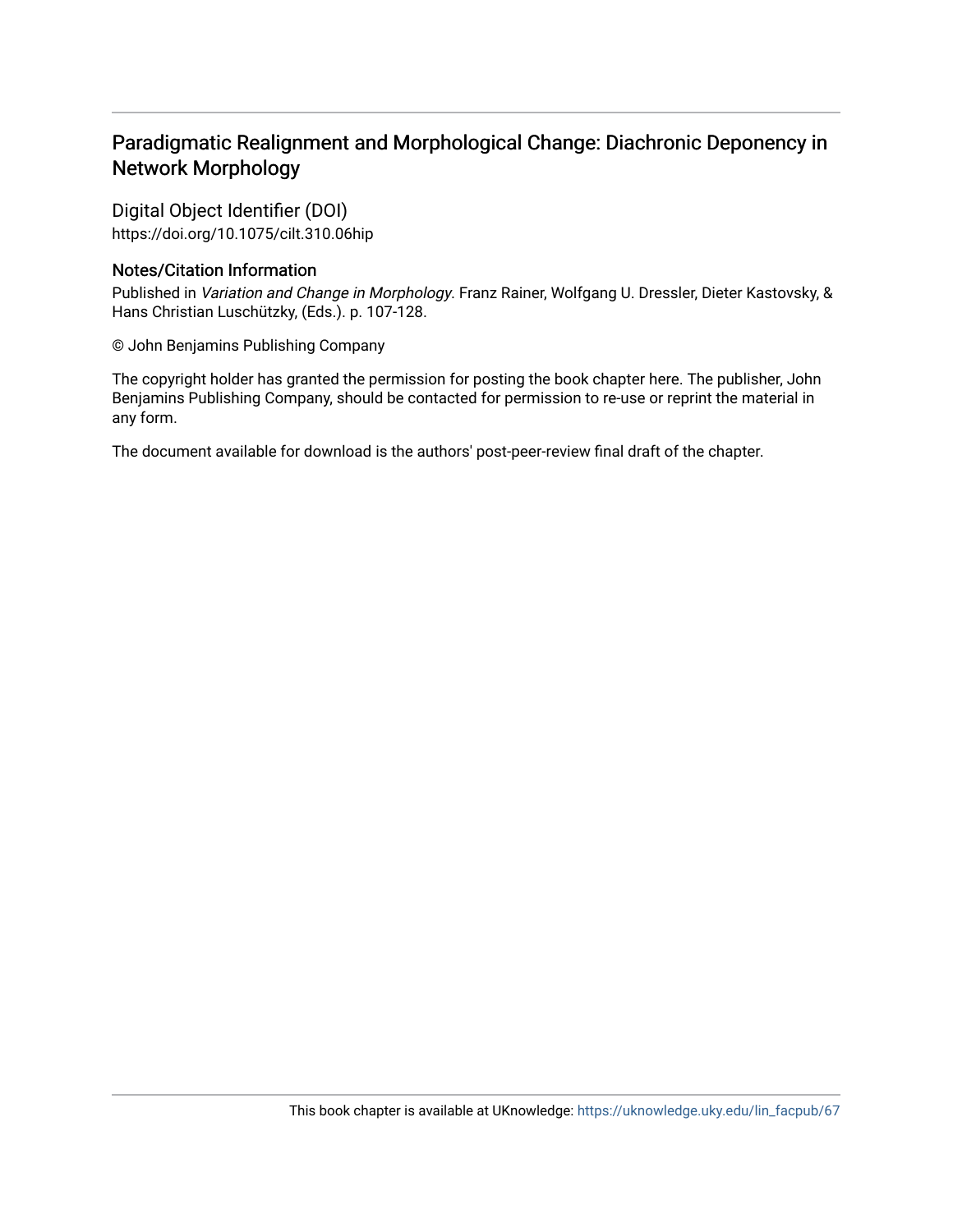# **Paradigmatic Realignment and Morphological Change** Diachronic Deponency in Network Morphology<sup>1</sup>

ANDREW HIPPISLEY

#### *University of Kentucky*

A natural way of formally modeling language change is to adopt a procedural, dynamic approach that gets at the notion of emergence and decay. We argue that in the realm of morphological change, and notably the reorganization of a lexeme's paradigm, a model that at a given synchronic stage holds together both the actual facts about the paradigm as well as the range of potential or virtual facts that are licensed by the morphological machinery more elegantly captures the nature of the changing paradigm. We consider the special case of morphological mismatch where syntactic function is misaligned with morphological expression, Latin deponent verbs representing the classical example. Change in this area is essentially realignment of morphology with syntax. Our analysis of the history of deponent verbs as paradigmatic realignment assumes a separation between syntactic function and its morphological realization and is couched within the computable declarative framework of Network Morphology.

#### *1 Introduction*

We typically think of language change as procedural and dynamic: the Great Vowel Shift in English is analyzed as a change in one part of the phonological sub-system leading to another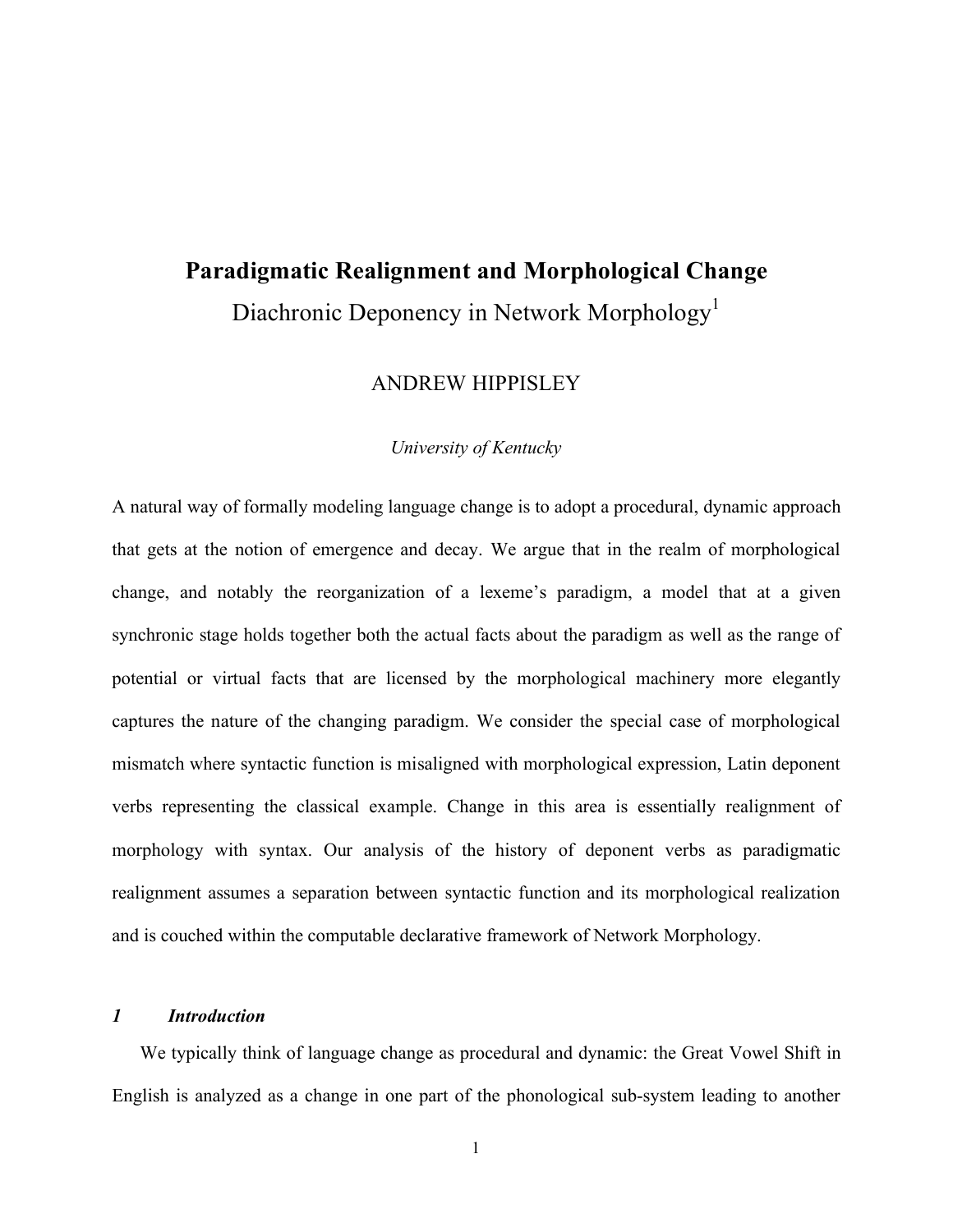change, which in turn leads to further changes, and so on. We want to propose that certain lexical changes, specifically changes that result in the reorganization of a lexeme's paradigm are better understood within a declarative framework, such as Network Morphology (NM), where historical facts have static representation. One kind of paradigmatic reorganization is what we term *paradigmatic realignment*, a diachronic situation that is preceded by a historically prior *misalignment.* These are cases where the set of morphosyntactic features furnishing terminal nodes in the syntax are realized by the morphological form not normally associated with that feature set at spell out. The morphological mismatch with syntax has been recently investigated in a range of contexts and languages (Baerman et al. 2007). Latin deponent verbs represent the classical case of mismatch or misalignment: *active* morphosyntax required by a particular syntactic construction gets the form normally associated with *passive* morphosyntax, as seen in (1) for *hortor* 'exhort' (example from Baerman et al. 2007: ix).

- (1) me=que hort-antur ut magn-o anim-o sim me.ACC=and exhort-3PL.PRESENT.**PASSIVE** that great-ABL.SG spirit-ABL.SG be-1SG.SBV "and they exhort (=**ACTIVE**) me to be of good courage". Cicero *Epist. ad Atticum*, C1 BC The history of deponents in Latin is regularization, essentially an undoing of the mismatch, or a realignment of the syntax with the morphology, as in (2) from Middle Latin.
	- (2) Episcop-us horta-batur a su-is

bishop- NOM.SG exhort-3.SG.PAST.**PASSIVE** by pronoun- PL.ABL

"The bishop was exhorted (=**PASSIVE**) by his men". *Henry II Chronicle*, C12 AD

We begin in §2 with the idea of lexical change as paradigmatic reorganization. The reorganization of a deponent's paradigm is special in that it involves a simple realignment of syntactic function with the pattern of exponence that expresses that function. In §3 we introduce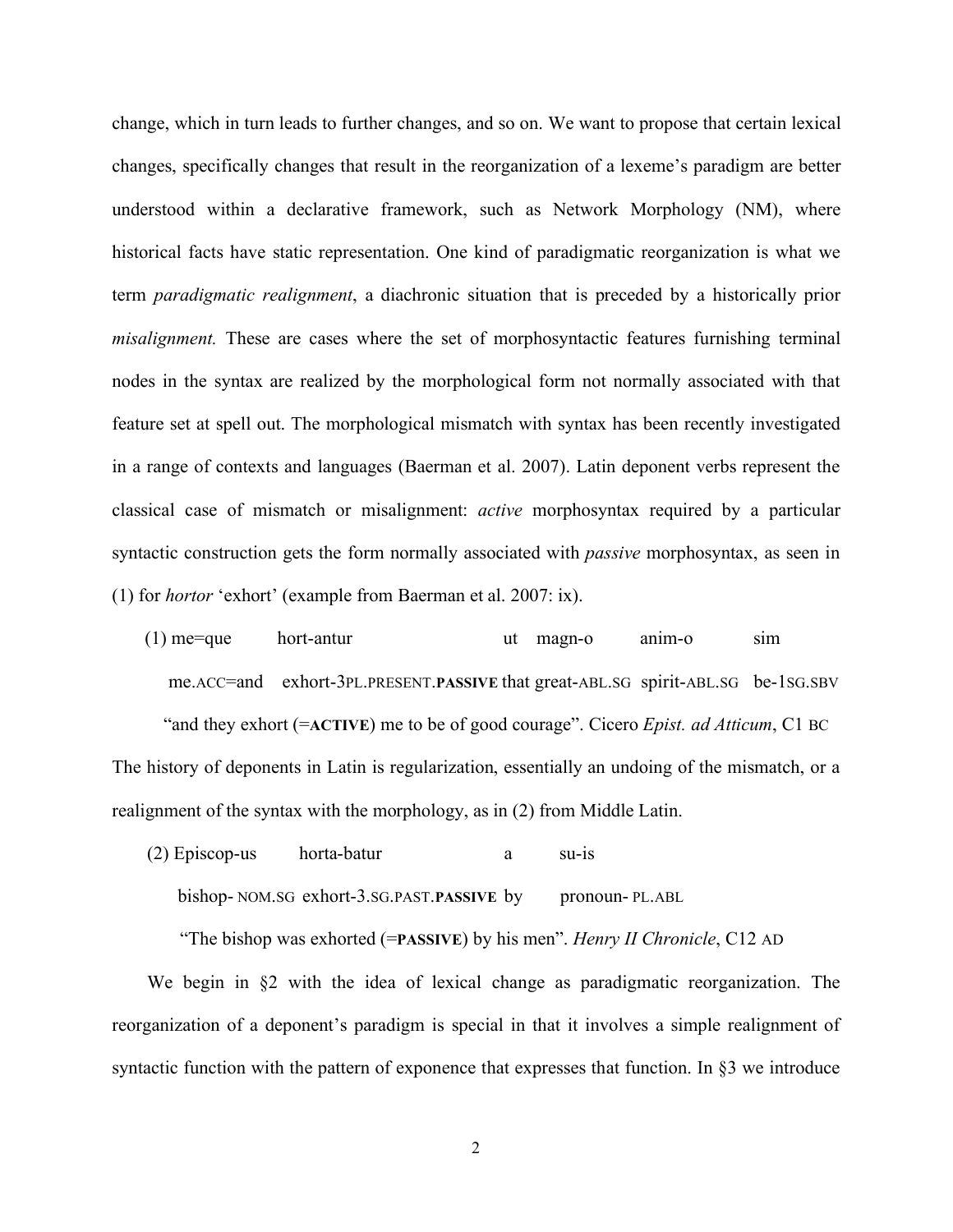Network Morphology, a computable declarative framework for morphological analysis, together with one of its key assumptions, *separationism*. We show that separationism is crucial for an analysis of morphological mismatch, and in §4 we outline a recent extension of separationism, Stump's theory of paradigm linkage which has been used to capture deponency, showing how it is entailed by NM's partitioning of lexical knowledge into two major hierarchies. This prepares the ground for §5, our NM account of the history of Latin deponents. To demonstrate that change in this area is a genuine chronological development of the Latin language, we go beyond examples such as (2) from Middle Latin, as here we are dealing with a non-native language used for written exchange in Medieval Europe, and therefore subject to first language influence and sociolinguistic pressures.<sup>2</sup> Instead we deliberately restrict ourselves to Flobert's (1975) monumental survey of Latin spoken from the Republican Period  $(1<sup>st</sup>$  century BC), for example Cicero to Late Latin, up to the  $8<sup>th</sup>$  century, for example the theological writings of Gregory of Tours.<sup>3</sup>

# *2 Paradigmatic reorganization*

There are two ways of thinking about paradigmatic reorganization. First it is the stems of a paradigm which become phonologically uniform where previously there was a distinction. This is analogical leveling. Alternatively in analogical extension, reorganization involves the exponents. (For morphological analogy see for example Hock 1986: 167-279; Anderson 1992: 365-72; McMahon 1994: 70-96.) Phonological changes can cause distinctions to arise in the stem of different word forms in a lexeme's paradigm. To restore transparency between meaning and form one of the stems is taken as the model for all the stems. An example of this is the Russian word for 'eye' in Table 1, based on Chumakina, Hippisley and Corbett (2004). Reorganization is based on the (singular) *glaz-* stem.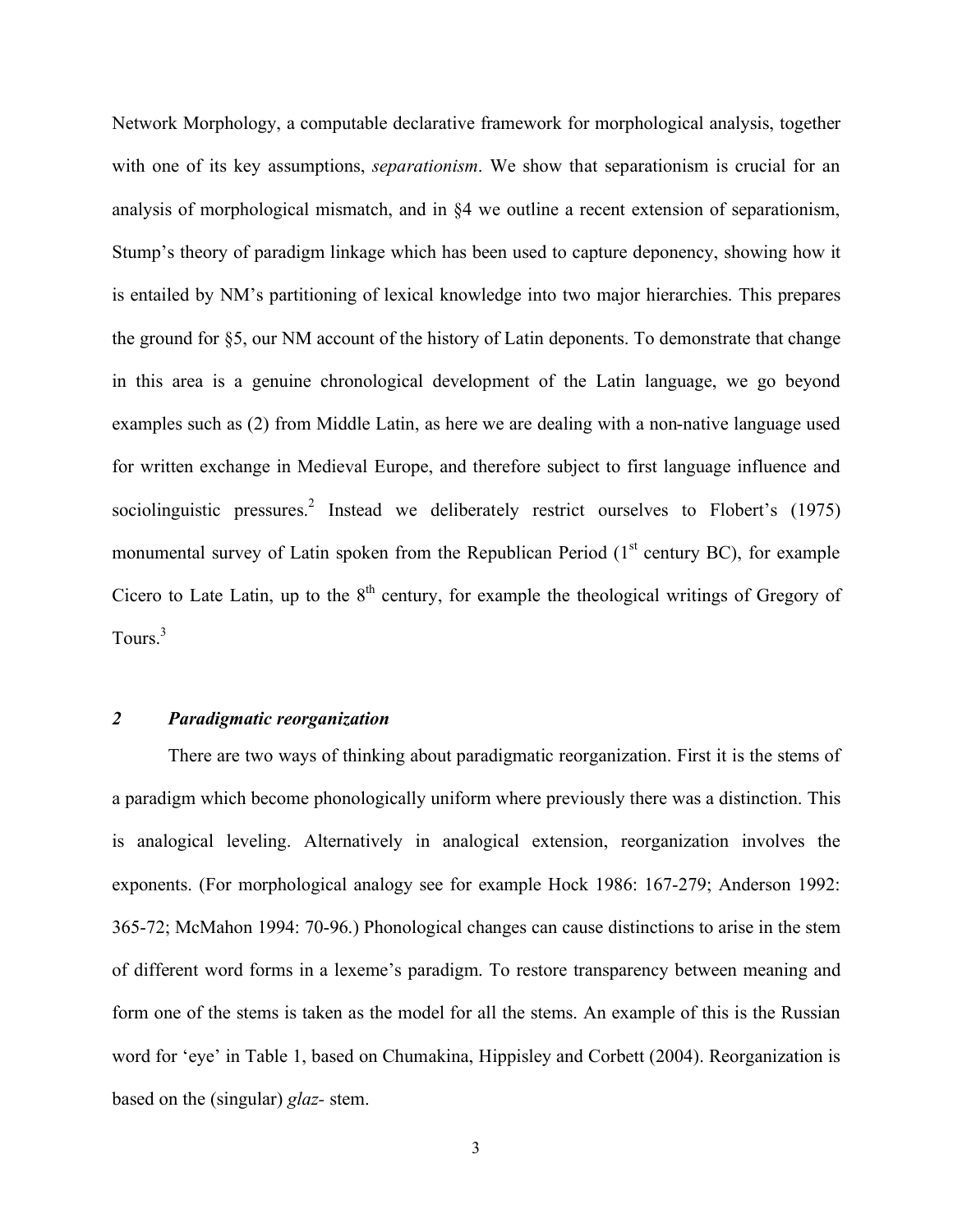#### @@insert Table 1 here

Equally we could have reorganization that involves the exponent and it is exponent-based reorganization that motivates the diachronic changes of Latin deponent paradigms. Recall that the Latin for 'encourage' is deponent, i.e. the active syntax requiring morphosyntactically active exponence is instead realized by the pattern of passive exponence that is general in the language. From (1) in §1 we see that purely from a syntactic view point *hortor* is unproblematic: it has a valency of two, requiring a subject NP and an object NP, and when in an active construction these grammatical relations requirements are satisfied. The subject NP is a third person plural *pro* which controls *hortor*'s subject agreement, and the object NP is the personal pronoun *me* which is accusative marked as expected (as with all transitives in Latin, *hortor* governs accusative case). The anomalous behavior does not lie in its syntactic configurational properties, but in its pattern of morphological exponence. We can say that whereas the general pattern in the language is *–α* for ACTIVE, *hortor* uses *–β*. We will see that this distinction between *syntactic* regularity and *morphological* irregularity is an important one for our analysis. Moreover, the *–β* pattern which *hortor* uses coincides with the general pattern of passive exponence. Table 2 schematizes *hortor*'s anomalous / disorganized paradigm.

#### @@insert Table 2 here

Most lexemes have a pattern of exponence such that  $-\alpha$  is used for ACTIVE syntax and  $-\beta$  for passive syntax. But the lexeme HORTOR upsets the general system by using a different pattern of exponence for ACTIVE syntax. At the same time this is the exact pattern used for PASSIVE syntax for other verbs, namely *–β*. It should be noted that *hortor*'s paradigm has the further level of disorganization of lacking morphology for passive syntax, i.e. it is defective. Table 3 shows what it would mean for *hortor* to undergo reorganization.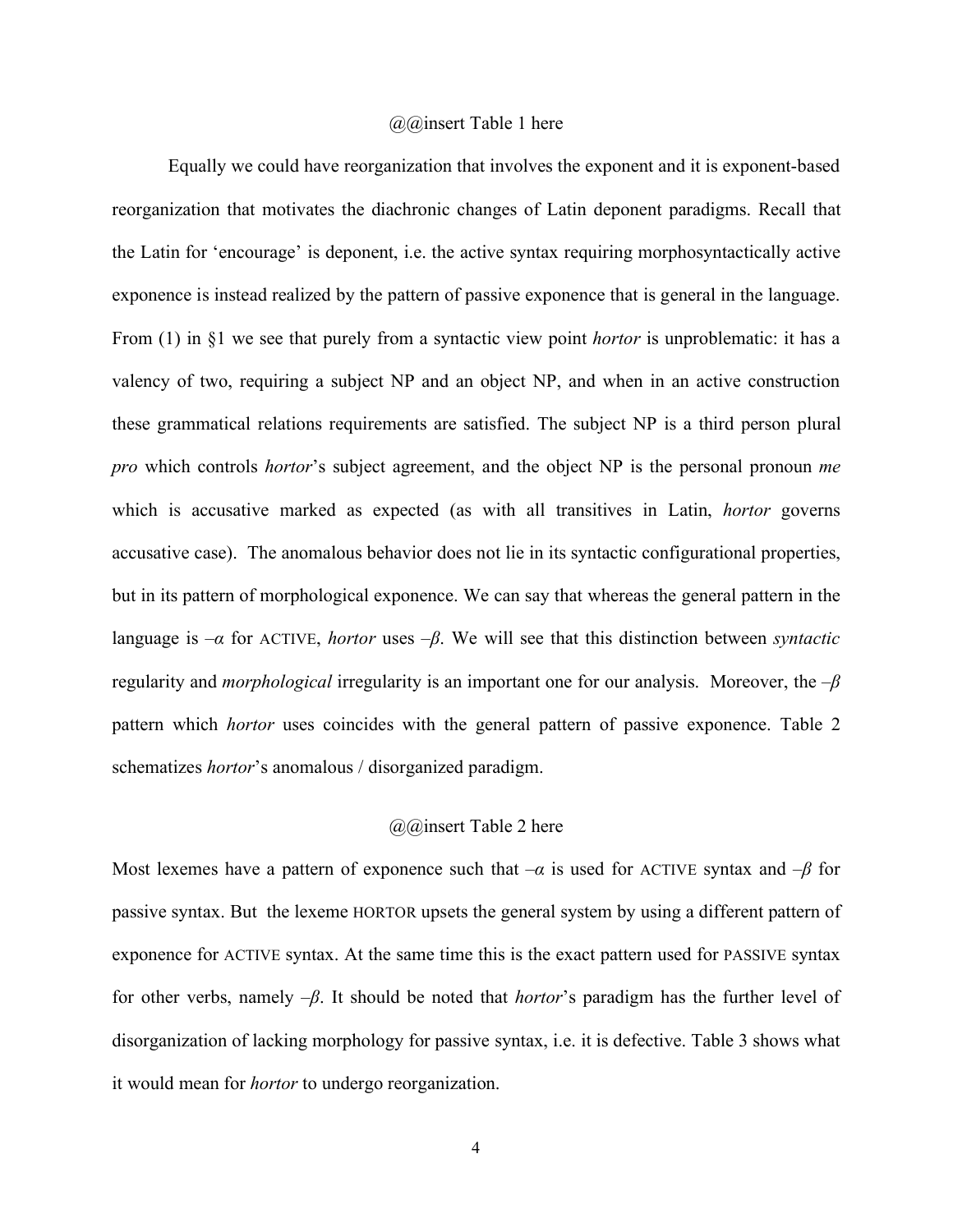#### @@insert Table 3 here

Due to the nature of its disorganization, regularization is simply a question of realignment: passive exponence is 'realigned' to passive contexts, and active with active contexts. An important difference is that passive forms are available to realign with, but active forms are missing from a deponent's paradigm. Realignment presupposes something to realign with. We will argue that active forms are there in a deponent lexeme, but they serve a *virtual* existence, and are made 'real' through realignment. Just as the corollary of deponency is defectiveness, the corollary of realignment is a full paradigm, or 'recovery'. In (3) we see an example from Middle Latin pointing to at least a partially realigned *hortor*. 4

(3) Petr-us horta-bat e-os de cruc-e Peter- NOM.SG exhort-3.SG.PAST.ACTIVE pronoun- PL.ACC from cross- SG.ABL

"Peter exhorted them [speaking down] from the cross". *Gregorian chant*, C10 AD. Here active syntax is no longer being expressed by passive morphology, but by active morphology. A fully realigned *hortor* would be a passive example where *hortor* shows passive exponence, an example of which we gave in (2) above.

The diachronic developments affecting deponent verbs in Latin can therefore be viewed as paradigmatic reorganization, and more specifically paradigmatic realignment. Our analysis will have to account for a number of the characteristics of paradigmatic realignment mentioned above. First, the fact that there is partial and full realignment. Presumably these must be separate diachronic stages which we will need to model. Second, the realignment itself. Our aim is to capture this as a resetting of a default whose overriding yielded deponency in the first place. And finally, and perhaps most importantly, we must somehow account for the fact regularization implies a 'new' active morphology used for active syntax. Where does the active sub-paradigm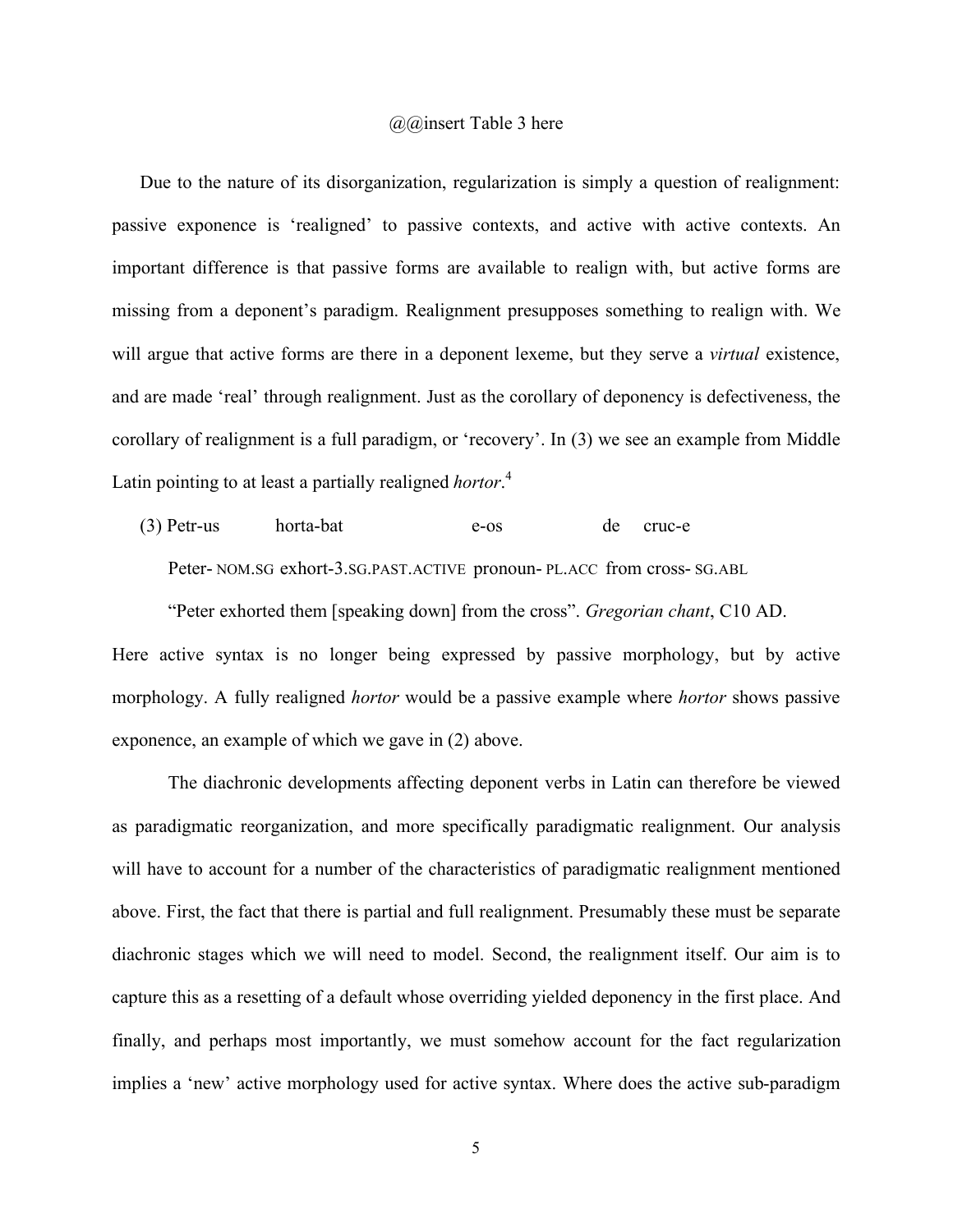come from? Is it a result of analogical extension? If so, what is the model of the analogy? There are a number of patterns of active exponence in Latin according to inflectional class. We need to ask why is precisely the pattern of Conjugation 1 that appears to act as the model for *hortor*. Our key to addressing these issues is to recognize a separation between requirements of syntax and requirements of morphology, in other words we need to place separationism at the centre of our account. This is the theme of the next section.

#### *3 Network Morphology and separationism*

Network Morphology situates morphological facts in a network of information sharing nodes; in this way it can capture the generalizations that can be made about morphology, while at the same time characterizing exceptionality. This is because facts are organized hierarchically, where daughter nodes inherit from their mothers. Generalizations are stated at upper nodes, and are inherited by lower nodes; exceptions are expressed as overrides, possible because the inheritance is by default (for a bibliography of work carried out in NM see Hippisley and Corbett 2007). A key element of Network Morphology is the encoding of what is known as separationism, namely the idea that function and form are in principle independent. The Separation Hypothesis (Beard 1995, Beard and Volpe 2005) is behind all approaches to morphology which assume that the information exchanged between morphology and syntax does not lie in the formal constituent structure of a complex word; rather a word's structure is the realization of a morphosyntactic feature set, and it is the word as a set of features which provides the interface between syntax and the lexicon, i.e. realization-inferential approaches (Stump 2001). A word's morphosyntactic representation and not its formal structure is "the only aspect of it that is visible to syntax" (Anderson 1992: 90). This amounts to a separation between a particular feature set  $\sigma_1$  and its realization such that  $\sigma_1$  can be realized in more than one way, as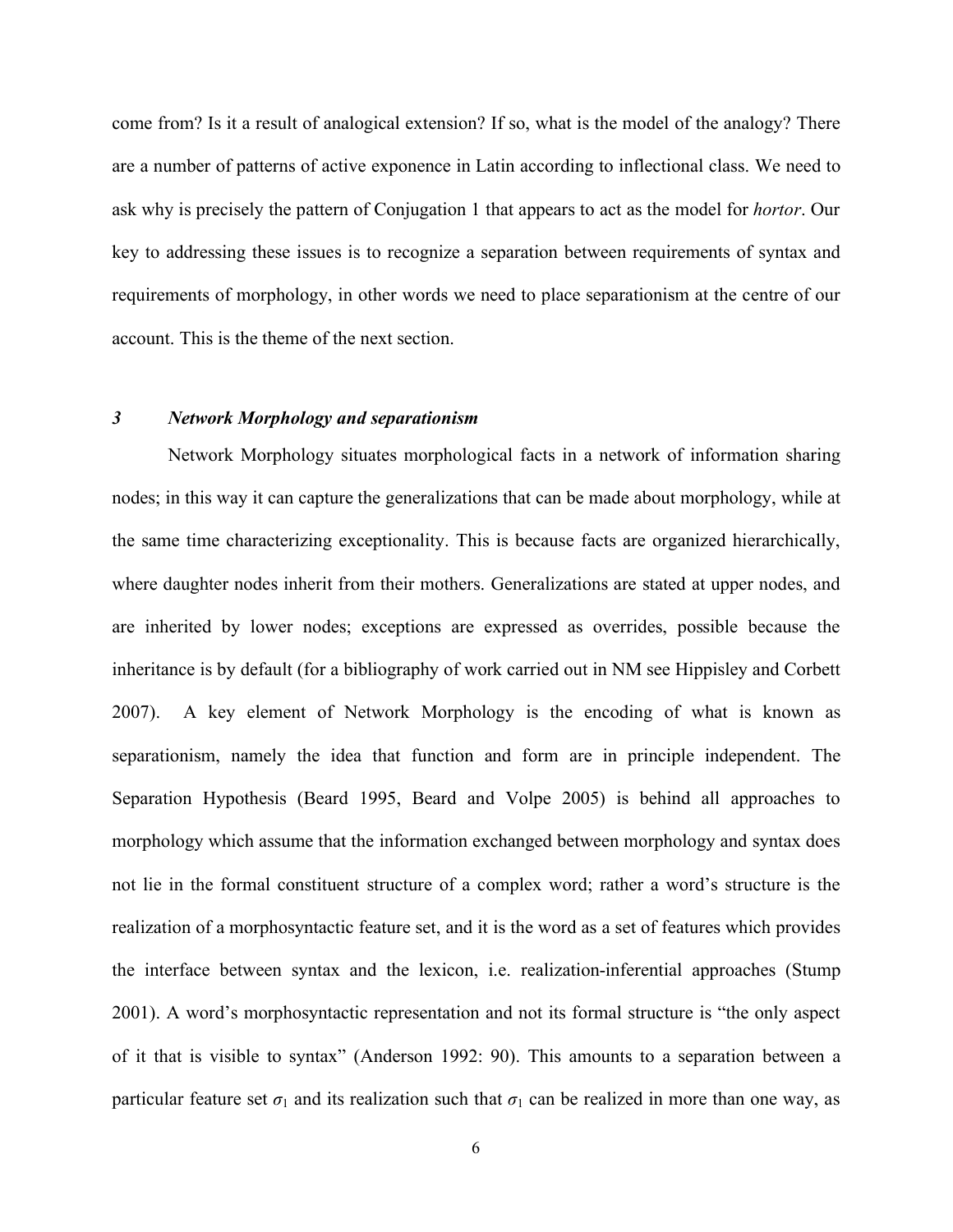for example in the affix rivalry that embodies inflectional classes. At the same time a single morphological operation can be associated with  $\sigma_1$ ,  $\sigma_2$ ,  $\sigma_n$ . And in fact a one:one mapping of the morphosyntactic feature set and its realization should be thought of as only a special case of the many:many mapping that properly characterizes the relation between syntactic function and morphological form (Spencer 2000: 327). Separationism is built into the architecture of Network Morphology, in the way that it distinguishes a lexemic hierarchy from a morphological hierarchy. Figure 1. is a NM account of Russian nominal morphology to serve as illustration of separationism.

#### $(a)$ a insert Figure 1 here

Network Morphology defines a single network of interconnected but nonetheless distinct hierarchies of nodes. From Figure 1 we see that the central hierarchy, the one from which lexical entries inherit, is the Lexemic Hierarchy. To capture morphological realization, we situate a distinct morphological hierarchy orthogonal to the lexemic hierarchy. The two hierarchies express two types of generalization we want to make: morphosyntactic generalizations, captured by the lexemic hierarchy, and strictly morphological / realization generalizations captured by the morphological hierarchy. Gender assignment is a good example of a generalization situated in the lexemic hierarchy. Russian marks gender agreement on adjectives and verbs. The default is that syntactic gender is dependent upon semantic gender, such that male nouns are masculine and female nouns are feminine (see Fraser & Corbett 1995). An example of morphological generalization, on the other hand, is that the locative singular exponent is *–e*. Though there are four (productive) morphological classes for nouns, three of them share the same realization for the feature set {LOC, SG}. The gender assignment fact and the locative realization fact are defaults for two different set of facts, therefore placed at the root (i.e. highest) nodes of two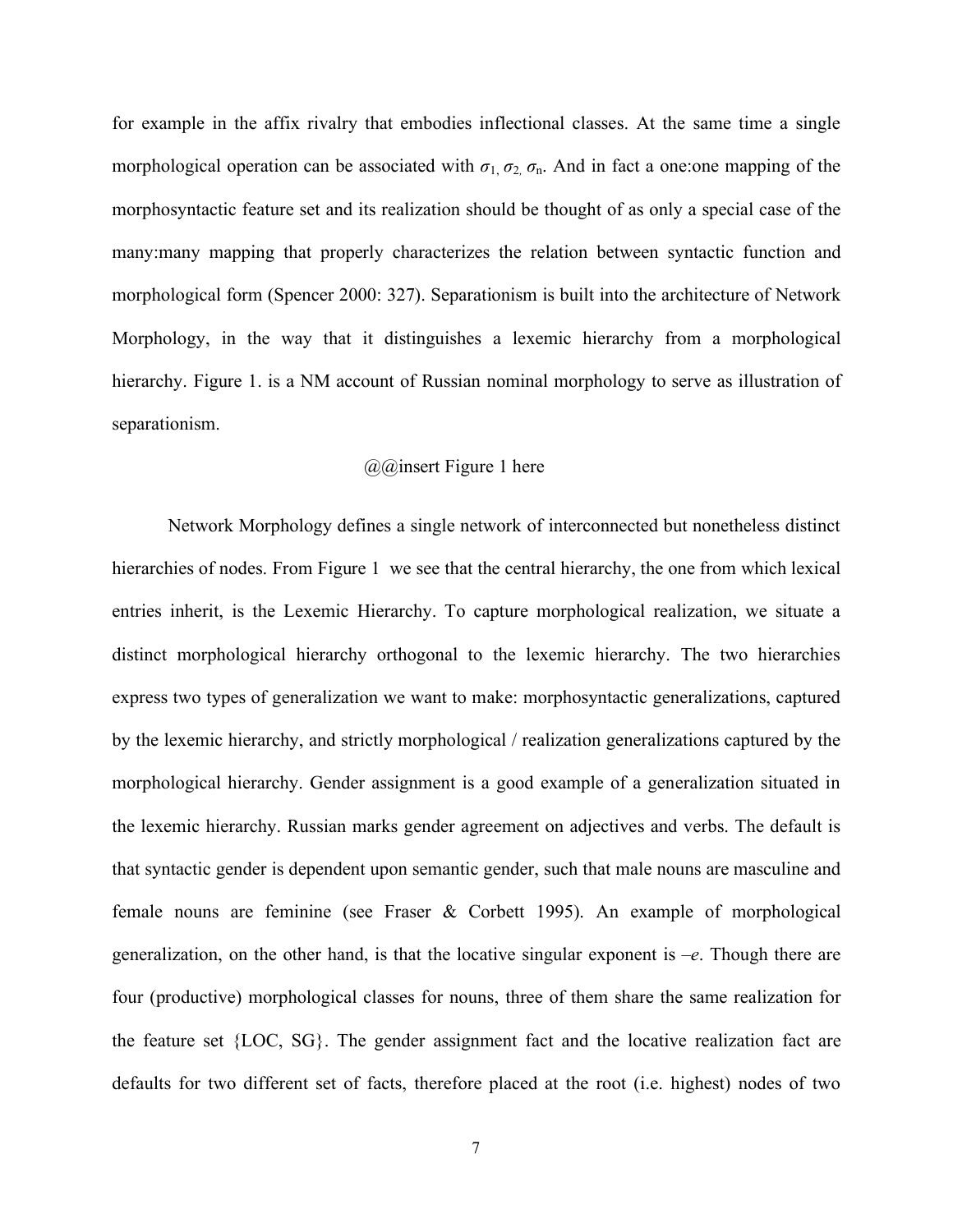different hierarchies. One hierarchy captures generalizations about acquiring morphosyntactic features relevant to the syntax, and the other generalizations for the formal realization of feature sets.

#### *4 Deponency and paradigm linkage in Network Morphology*

While NM expresses a division between the organization of lexemic facts, such as gender for a lexeme, and the organization of strictly morphological facts, such as how to form a locative singular, it also allows for the two sets of facts to interact. The interaction between the lexemic hierarchy and morphological hierarchy is crucial to a lexeme's inheritance of its full set of grammatical words. In Figure 1 we see links to the Noun node in the lexemic hierarchy from the four inflectional class nodes in the morphological hierarchy. This represents the way in which morphological realization generalizations, such as the locative singular for a sub-class of nouns, are being used to provide facts for the lexemic hierarchy, specifically those facts about the form a lexeme will take in a given (morpho)syntactic context. Keeping facts about realization rules separate from facts about morphosyntax is in the spirit of paradigm linkage, proposed in a number of recent papers by Stump (Stump 2002; 2006; Stewart & Stump 2007). The idea is that a lexeme has two paradigms, only one of which is relevant to syntax. The *syntactic paradigm* contains the set of forms that are licensed by particular syntactic configurations, and which will be inserted into terminal nodes of phrase structure. The syntax is blind to the forms themselves, but sensitive to the morphosyntactic properties which they express. The second paradigm, the *morphological paradigm*, is a repository of the output of standard realization rules operating over the lexeme's stem, or stems, to build up the list of all pairings of morphosyntactic feature set and form for the given lexeme. Although a lexeme has two paradigms, the syntactic paradigm consults the morphological paradigm for all its values, rendering the two paradigms structurally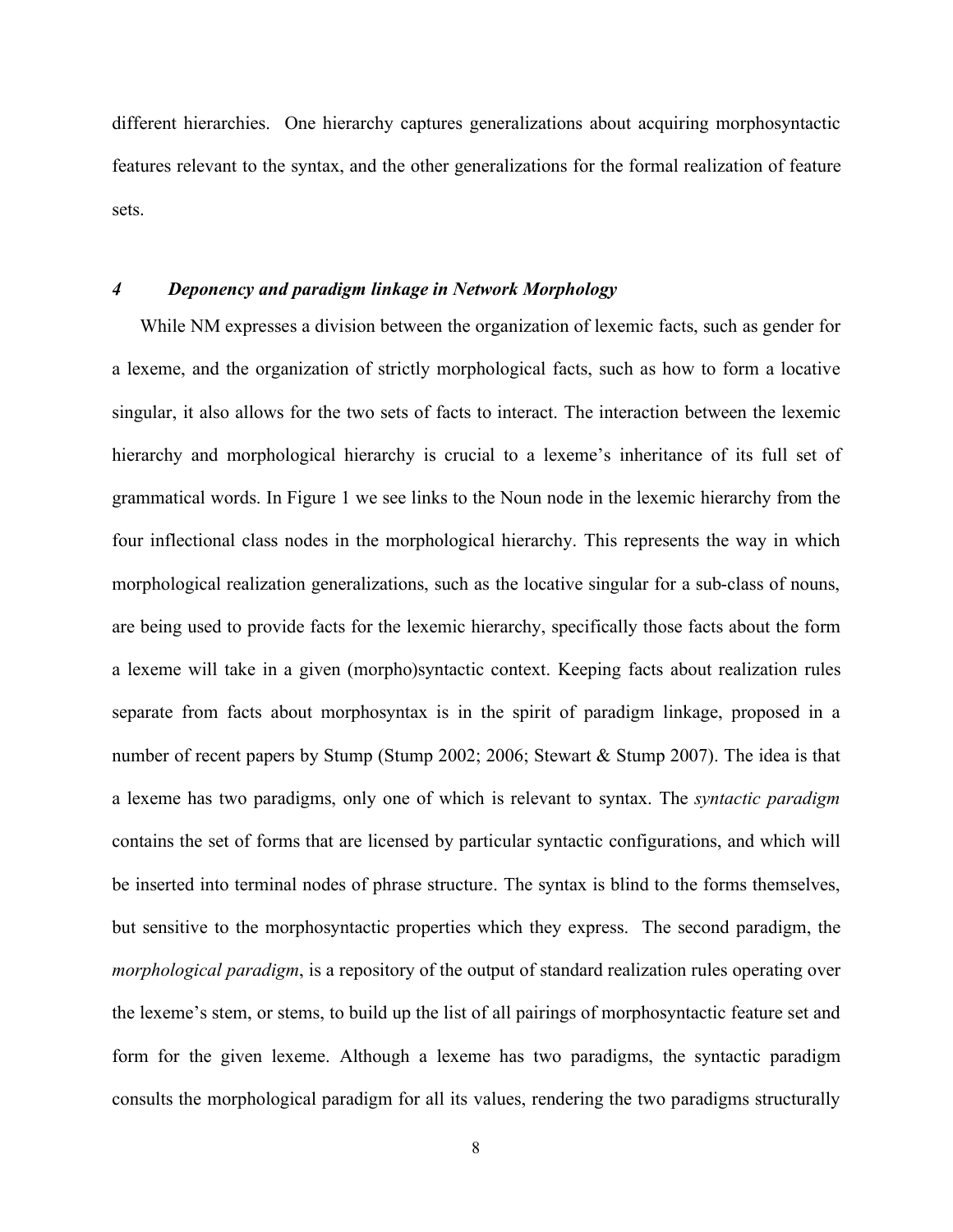indistinguishable *in most cases*. The reason why both paradigms are not indistinguishable in *all* cases is that the manner of consultation, i.e. the manner of 'paradigm linkage', may be altered for some sub-class of lexemes, resulting in a separate syntactic and morphological paradigm. The other way of saying this is that the way you link the paradigms is not the same for every lexeme, but the same for very many lexemes so that it can be expressed as a generalization, or a default which can be overridden. The definition of paradigm linkage is given in (4).

(4) *Universal default rule of paradigm linkage*. Stump (2002, 2006).

Where *R* is *L*[exeme]'s root in language *l*, SPF  $(\leq L, \sigma$ ) = MPF  $(\leq R, \sigma$ )

The definition is couched within the Paradigm Function Morphology (PFM) framework and basically says that there is a cell in a Lexeme's *syntactic* paradigm specified by a paradigm function (SPF) over the lexeme and a specific morphosyntactic feature set. There is also a cell in the same lexeme's *morphological* paradigm, specified by morphological paradigm functions (MPFs). This is a pairing of the same morphosyntactic property set with the lexeme's root (or stem). And importantly there is a direct link between the two cells belonging to the separate paradigms. It should be noted that in PFM the MPFs are realization rules, so that the cells in the morphological paradigm are outputs of realization rules. Finally, this linkage is described as a *default* rule, such that in theory you could have SPF ( $\langle L, \sigma \rangle$ ) = MPF( $\langle R, \sigma \rangle$ ), where  $\sigma \neq \sigma'$ , an actual case of which is deponency (Stewart & Stump 2007: 393): active cells in the syntactic paradigm are not linked to active cells in the morphological paradigm, but instead to passive cells. So for Latin deponents the linkage is  $\langle L, \{\text{active}...\}\rangle = \langle R, \{\text{passive}...\}\rangle$ .

Just as in paradigm linkage the morphological paradigm informs the syntactic paradigm, so in NM a lexeme's set of grammatical words is inherited from the lexemic hierarchy, which accesses spell out generalizations situated at nodes in the morphological hierarchy. The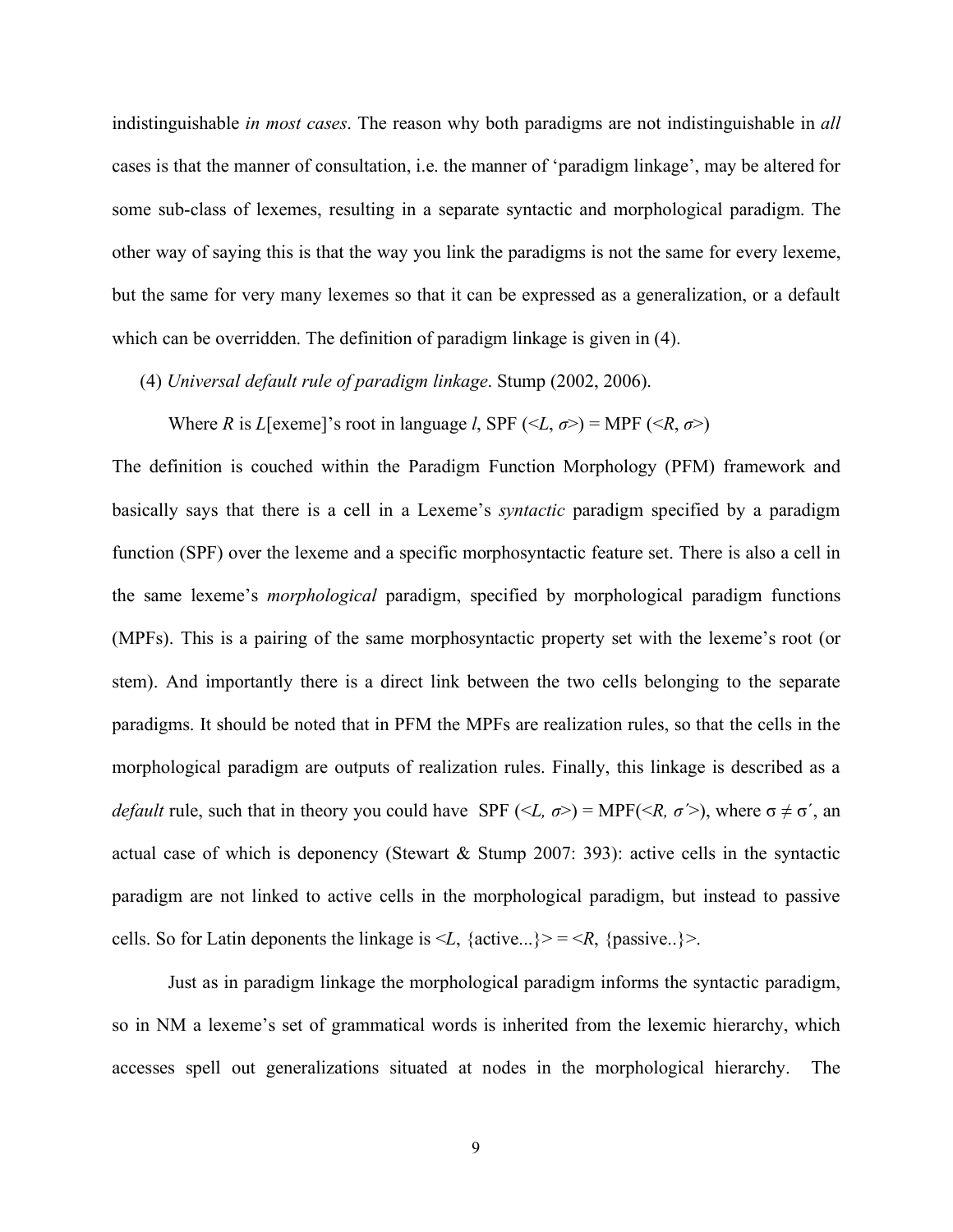consequence of all of this is that Network Morphology furnishes a lexeme with two sets of facts, one from the morphological hierarchy, its morphological paradigm equivalent, and one from the lexemic hierarchy, its syntactic paradigm equivalent. By default the two paradigms are the same, but this default can be overridden with interesting consequences. Figure 2 represents both the default situation and the situation where the default link between the two paradigms is overridden.

#### $(a)$  a insert Figure 2 here

The figure shows that for most lexemes (Lexeme 1, Lexeme N) the syntactic paradigm containing the lexeme's morphosyntactic word forms is informed by a separate morphological paradigm. Reading from the bottom of the figure, the output of morphological realization rules instantiate a lexeme's morphological paradigm. In this example the active sub-paradigm is expressed by a pattern that modifies the root R with suffixation of  $-\alpha$ , and the passive subparadigm with suffixation of *-*β. The values of these cells are passed up to the syntactic paradigm, ready for lexical insertion. Lexeme D represents a deponent lexeme. Looking from the bottom of the figure upwards, this lexeme is similar to other lexemes. Its active and passive morphological sub-paradigms hold the outputs of the same realization rules as for other lexemes, hence it shares the same pattern of exponence. The difference between Lexeme D and the other lexemes only emerges when we move up the system, as it were, where we see the morphological paradigm passing information from it passive sub-paradigm to the 'wrong' place in the syntactic paradigm, i.e. to the active sub-paradigm. At the same time nothing from its passive subparadigm is passed. The result is a deponent verb: passive morphology realizing active morphosyntax, and passive morphosyntax rendered defective.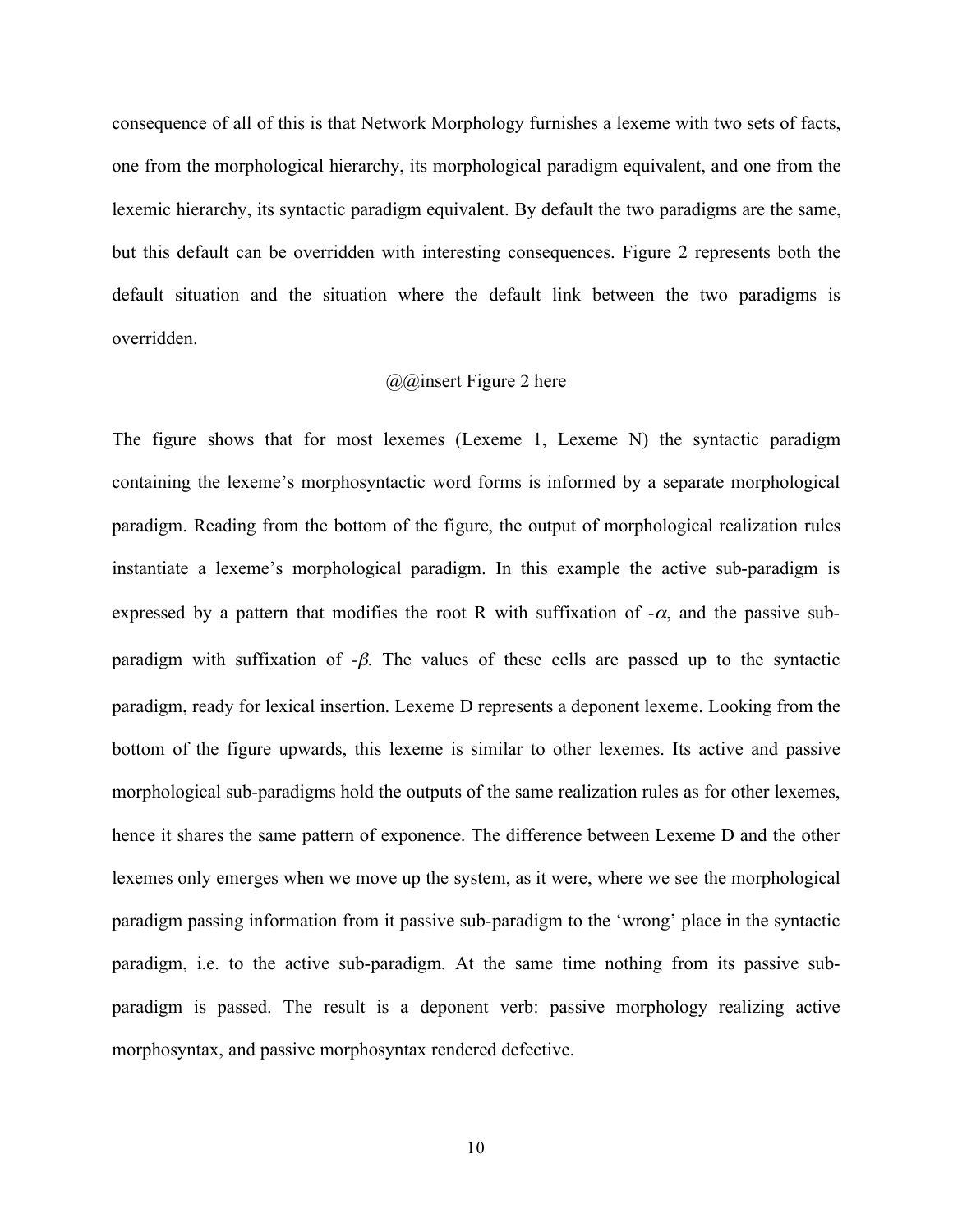We turn to the NM representation of Figure 2. (5) is a partial DATR representation of the Lexemic Hierarchy, containing the node VERB, inheriting from LEXEME, and daughter lexical entry node for the regular verb AMO 'love'. DATR casts facts as attribute value pairings; the 'value' can be another path, which itself will be evaluated, similar to embedded features in HPSG. DATR is NM's formal language, and is detailed in Evans and Gazdar (1996).

 $(5)$  VERB:

...

```
\left\langle \right\rangle == LEXEME
     <syn> == "<mor>"
     <sub>conv</sub> active> == ACTIVE FORMS:<></sub>
     <sub>conv</sub> passive> == PASSIVE FPRMS:<></sub>
      ...
Amo:
     \left\langle >\right\rangle == VERB
      ...
```
The second line at VERB is key. In DATR a path implies any extension of itself. As any path implies an extension of itself,  $\langle syn \rangle$  == " $\langle mor \rangle$ " is equivalent to (6), and (6) is equivalent to (7).

```
(6) VERB:
       \langlesyn active imperfective present indicative sg 2> == "\langlemor>"
        ...
(7) VERB:
       \langlesyn active imperfective present indicative sg 2> ==
                 "<mor active imperfective present indicative sg 2
```
This is how NM expresses that the fully specified cell in the syntactic paradigm, i.e. all extensions of  $\langle syn\rangle$ , inherits its value from the equivalent cell in the morphological paradigm,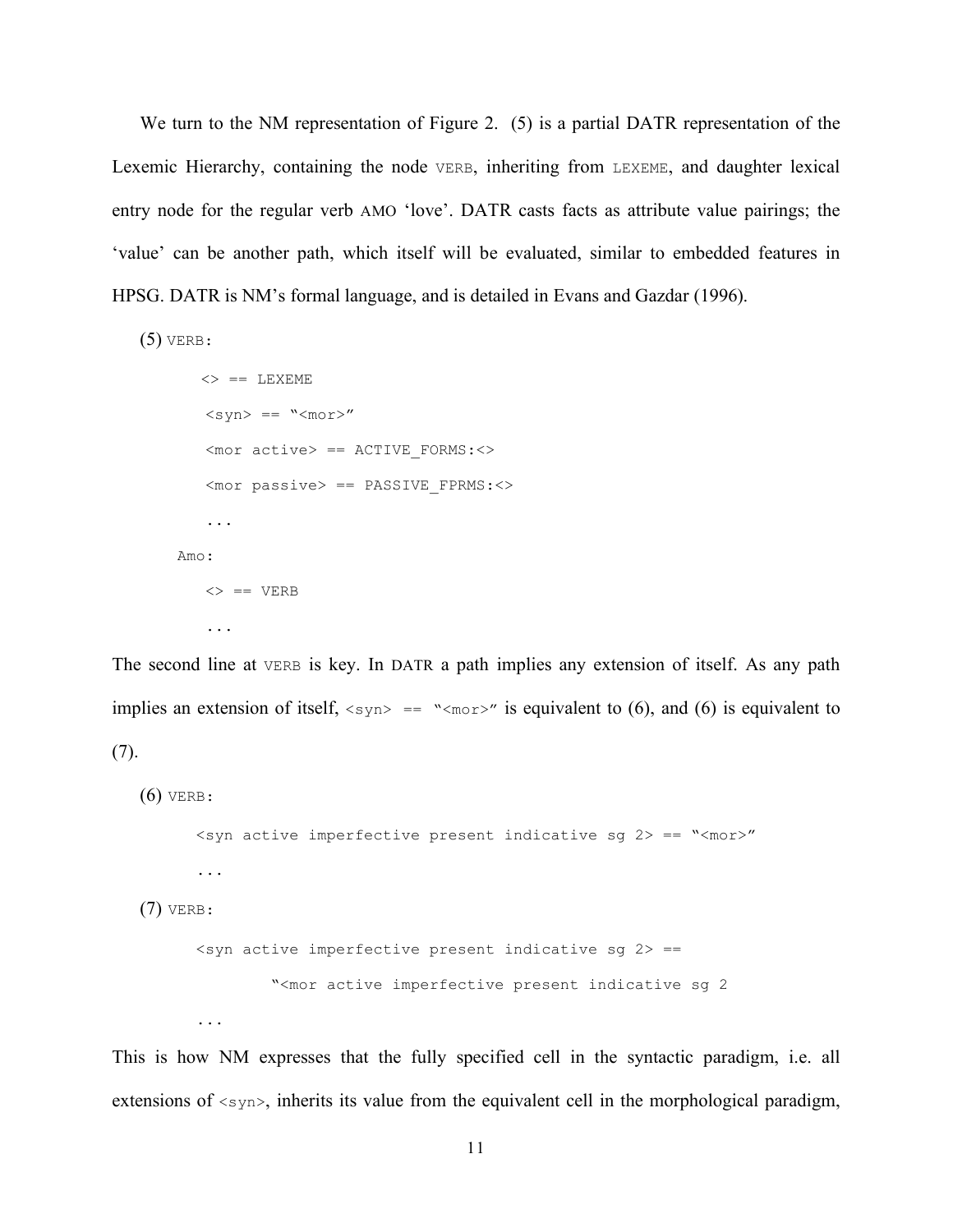all extensions of  $\langle \text{mor} \rangle$ . Lines 3 and 4 at the node VERB express how  $\langle \text{mor} \text{ active} \rangle$  paths evaluated through a series of nodes negotiated through the node ACTIVE FORMS, and  $\leq_{\text{mor}}$ passive> paths through the node PASSIVE\_FORMS (details in Hippisley 2007).

All lexemes will inherit from the network a set of  $\langle syn \rangle$  paths, from the Lexemic Hierarchy, and a set of  $\langle \text{mor} \rangle$  paths, from which the  $\langle \text{syn} \rangle$  paths take their value. (8) and (9) give the (partial)  $\langle \text{syn} \rangle$  path theorem and  $\langle \text{mor} \rangle$  path theorem for the lexical entry for AMO. For clarity passive paths are in bold, representing the passive sub-paradigm.

(8)

```
Amo:<gloss> = love.
```
Amo:  $\langle$ syn active imperfective present indicative sg  $2$  > = am  $\bar{a}$  s. Amo: <syn active imperfective past indicative sg  $1$  > = am  $\bar{a}$  bam. Amo:<syn active imperfective past indicative sg 2> = am ā bās. Amo:<syn active imperfective past indicative sg 3> = am ā bat. **Amo:<syn passive imperfective present indicative sg 2> = am ā ris. Amo:<syn passive imperfective past indicative sg 1> = am ā bār. Amo:<syn passive imperfective past indicative sg 2> = am ā bāris. Amo:<syn passive imperfective past indicative sg 3> = am ā bātur. ...**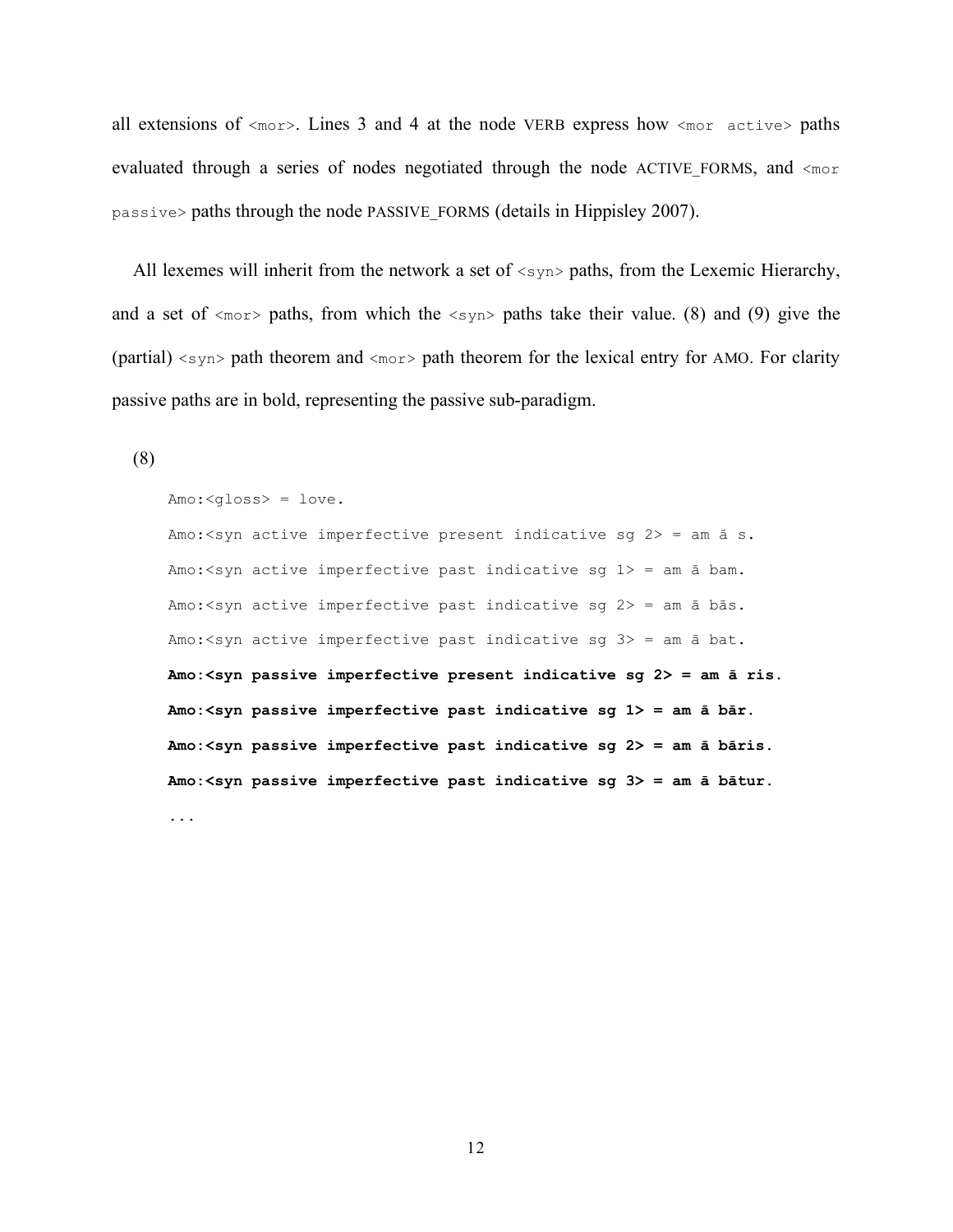```
Amo:<gloss> = love.
Amo: < mor active imperfective present indicative sg 2 > = am \bar{a} s.
Amo: < mor active imperfective past indicative sq 1 > = am \bar{a} bam.
Amo:<mor active imperfective past indicative sg 2> = am ā bās.
Amo: \leq mor active imperfective past indicative sq 3 > = am \bar{a} bat.
Amo:<mor passive imperfective present indicative sg 2> = am ā ris.
Amo:<mor passive imperfective past indicative sg 1> = am ā bār.
Amo:<mor passive imperfective past indicative sg 2> = am ā bāris.
Amo:<mor passive imperfective past indicative sg 3> = am ā bātur.
...
```
When we check the paths and their values we see that  $\langle s \rangle$  at  $\langle m \rangle$  paths are  $\langle m \rangle$  paths are equivalent, due to  $\langle \text{sym} \rangle = \text{sym} \times \text{max}$  at VERB in (5).

In this analysis deponency is very straightforward. All we need to do is override the  $\langle s_{\text{y}} \rangle$ == "<mor>" default with something more specific. This is achieved at a special node DEPONENT set up to generalize over deponent verbs, given in (10).

```
(10) VERB:
```

```
\left\langle \right\rangle == LEXEME
     <syn> == "<mor>"
     <sub>conv</sub> active> == ACTIVE FORMS:<></sub>
     <mor passive> == PASSIVE FPRMS: <>.
       ...
DEPONENT:
     \left\langle \right\rangle == VERB
      <syn active> == "<mor passive>"
      <syn passive> == undefined
       ...
```
(9)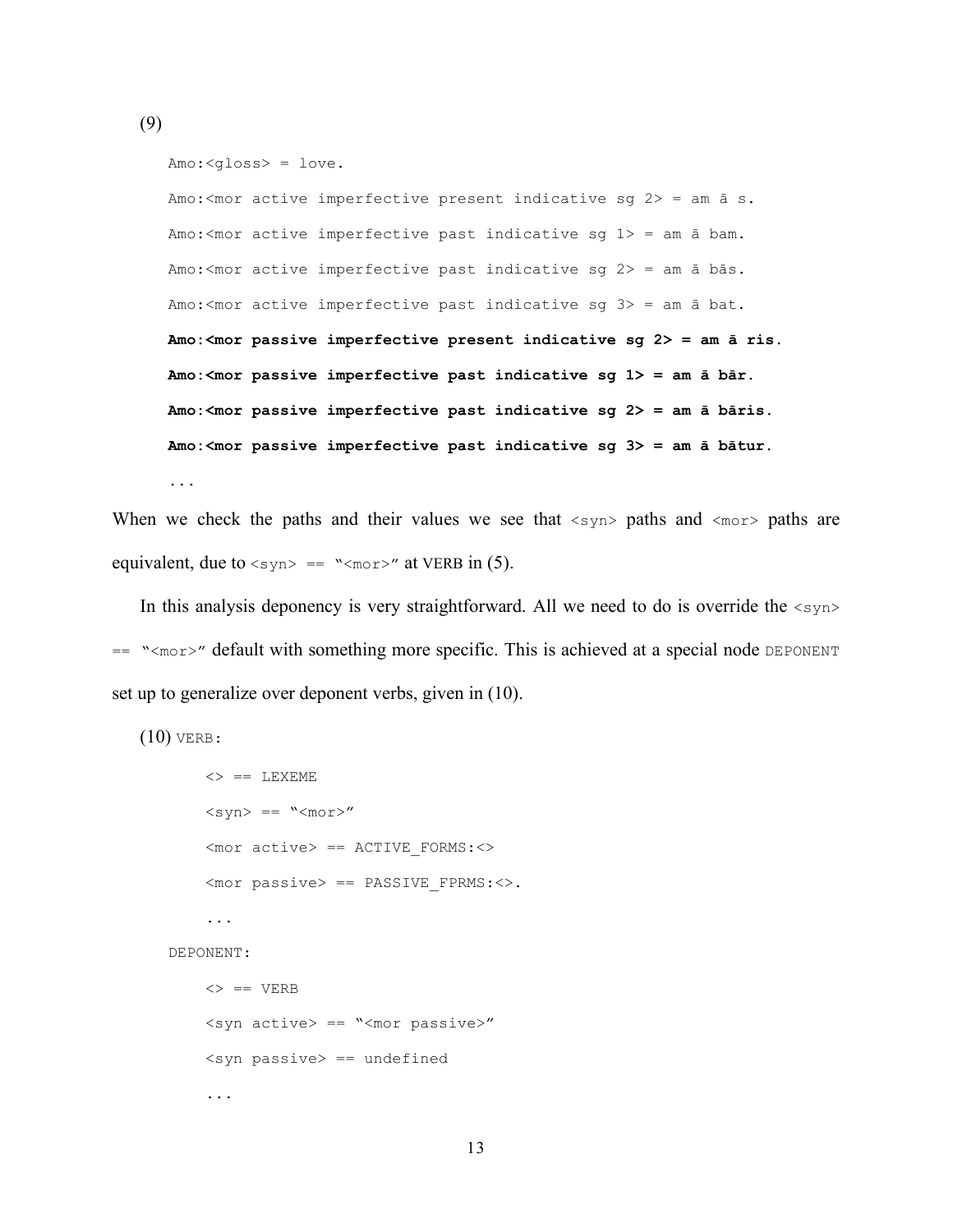We can see that this node is situated in the Lexemic Hierarchy, and is dominated by VERB. In this hierarchical position it overrides the statement  $\langle syn \rangle$  == " $\langle mor \rangle$ " by pointing all  $\langle syn \rangle$ active> paths to the set of  $\langle \text{mor} \rangle$  passive> paths for a lexeme, in other words informing active cells in the syntactic paradigm with passive cells in the morphological paradigm. At the same time <syn passive> paths are declared as undefined, expressing that they are lacking in a deponent lexeme. An example deponent lexeme is HORTOR 'encourage', and its lexical entry is given in (11), inheriting from the node DEPONENT.

(11) Hortor:

```
\left\langle \right\rangle == DEPONENT
 <gloss> == encourage
 <stem> == hort
 ...
```
A partial theorem of *hortor*'s <syn> paths is given in (12), in other words its syntactic paradigm. The set of active values is comparable to the *passive* values for Amo in (8), and there are no values for passive paths, highlighted in bold. In other words it is defective.

(12)

```
Hortor:<gloss> = encourage.
Hortor:<syn active imperfective past indicative sg 1> = hort ā bār.
Hortor:<syn active imperfective past indicative sg 2> = hort ā bāris.
Hortor:<syn active imperfective past indicative sg 3> = hort ā bātur.
Hortor:<syn passive imperfective past indicative sg 1> = undefined.
Hortor:<syn passive imperfective past indicative sg 2> = undefined.
Hortor:<syn passive imperfective past indicative sg 3> = undefined.
...
```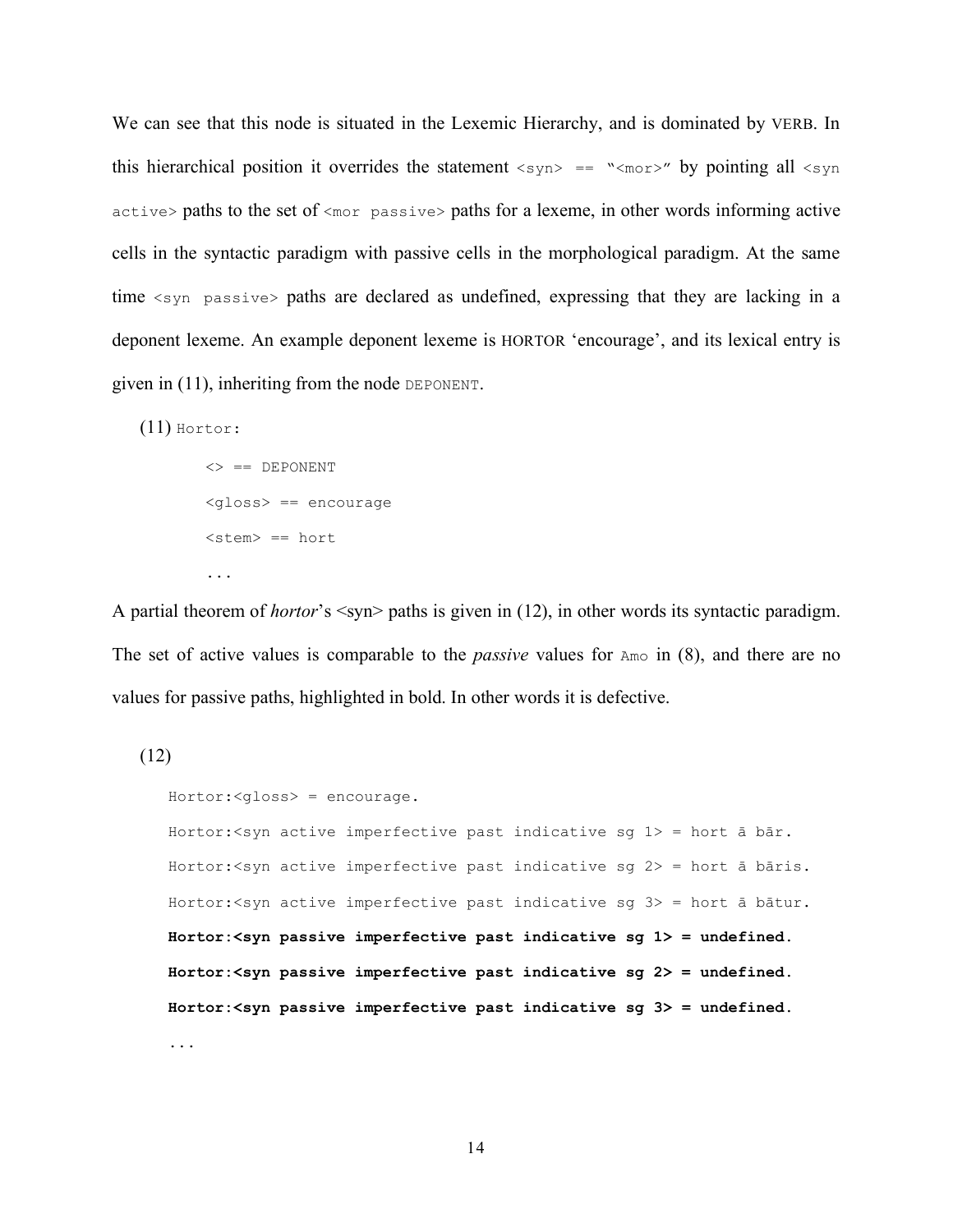## *5 Diachronic deponency in Network Morphology*

Flobert's (1975) survey shows how over time the sub-set of deponents that starts to follow the regular pattern increases in size; by Proto-Romance full regularization of deponents is complete (see Bonnet 1968: 402; Strecker 1929: 61 and Ernout 1945:182-8 amongst others). In this section we give a NM account of this very particular type of morphological change where a lexeme's paradigm of grammatical words changes from what is a morphological mismatch, or misalignment with syntax, to realignment. The regularization of a deponent verb has two aspects, the 'innovation' of an active morphology for active syntax, and the reassignment of its passive morphology for passive syntax. Flobert uses the terms 'activation' and 'passivation' respectively.

#### *5.1 Activation of deponents*

In our Network Morphology account deponent *activation* is captured as resetting the default that links the  $\langle s \rangle$  active paths of a deponent lexical entry to its  $\langle m \rangle$  active paths. The deponent verbs ŪTOR 'use' and HORTOR 'encourage' were common deponent verbs in Classical Latin and both 'activated' by C8 AD. Their use in Plautus (C2 BC) is shown in (13) and (14).

- (13) At enim nimis long-o sermon-e ut-imur but for excessively long-ABL.SG talk- ABL.SG use-1PL.PRES.PASS "But see here, we're going in for too much talk." Plautus *Trinummus*, l.806
- (14) sed coqu-os, quasi in mar-i sol-et hortator but cook-ACC.PL, as at sea-ABL.SG wont-3.SG.PRES.ACT encourager.NOM.SG, remig-es hort-arier, ita horta-batur oarsman-ACC.PL encourage-PRES.INF.PASS, thus exhort-3.SG.PAST.PASS "but he exhorted the cooks, just as the coxswain $5$  is wont to exhort the oarsmen". Plautus *Mercator*, ll. 695-97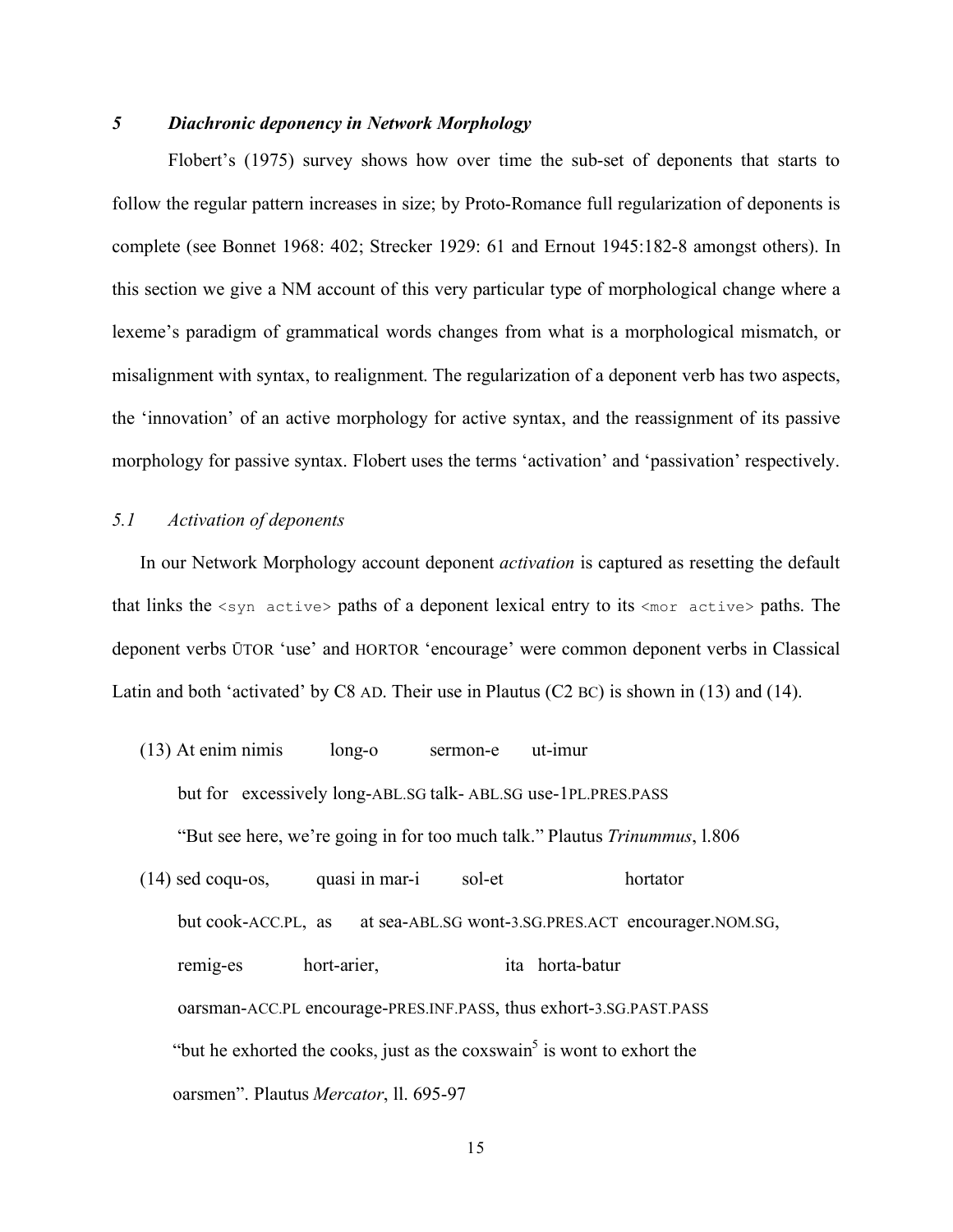Lexical entries for these items are expressed as nodes inheriting the path description  $\langle s \rangle$  $active> ==$  "<mor passive>", which is itself contained in the special DEPONENT node, as we showed in (10). Regardless of their deponency the lexical entries need to be specified for inflectional class to inherit the right passive morphology from the Morphological Hierarchy. The full description for HORTOR and ŪTOR, including inflectional class information, is given in (15) and (16).

```
(15) \bar{U}tor:
```

```
\left\langle \right\rangle == DEPONENT
 <gloss> == use
 <root> == ūt
<stem> == CONJ 3
 ...
```
(16) Hortor:

```
\langle \rangle == DEPONENT
 <gloss> == encourage
\langle root \rangle == \text{hort.}\texttt{<stem>} == \texttt{CONJ} 1.
```
A declarative account of the activation of these items amounts to situating an alternate 'activated' lexical entry in the network such that it shares all facts with its deponent counterpart except the path description  $\langle \text{syn active} \rangle = \text{maxmax}$  passive>". This is shown in (17).

```
(17) Hortor ACT:
        <> == Hortor
        <syn active> == <mor active>.
```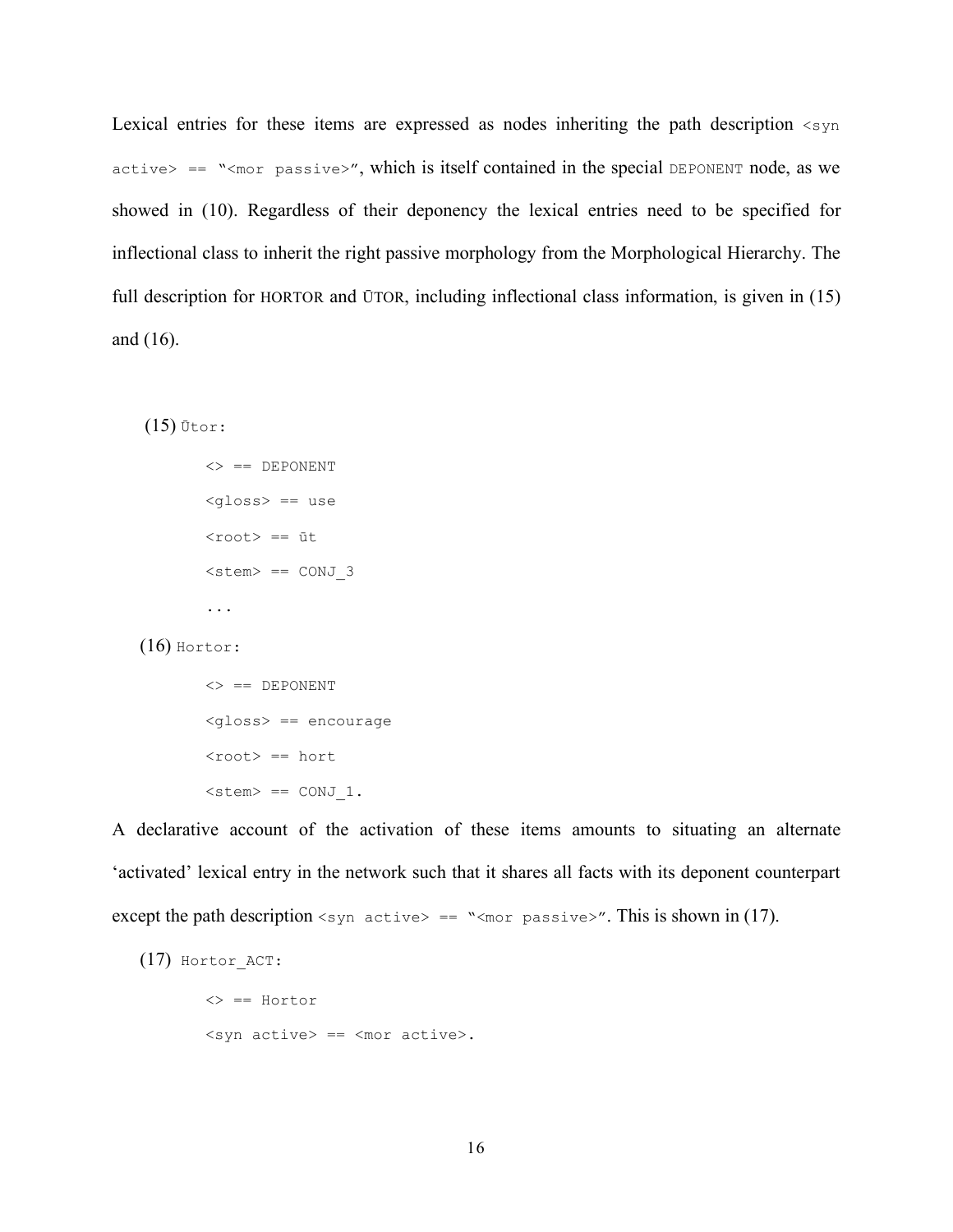As the link between  $\langle s \rangle$  actives and  $\langle m \rangle$  actives is the default, and as such situated at the dominating node  $VERB$  (5), we can capture activation as a resetting of the default between the syntactic and morphological paradigms as in (18), the activated lexical entry for ŪTOR.

```
(18) Utor ACT:
            \left\langle \right\rangle = \bar{U}tor
            \langlesyn active> == VERB.
```
For both lexical entries the primary source of inheritance is the respective deponent counterpart. Historical development is thus expressed as hierarchical arrangement, where the historically earlier item dominates the innovative item. The nature of the innovation is expressed by the override.<sup>6</sup> What this means is that much of the old ŪTOR is preserved in the new ŪTOR: semantics, syntactic category, stem, and crucially inflectional class, in this case Conjugation 3. In our account inflection class represents the set of instructions for forming the morphological paradigm (again, detailed in Hippisley 2007). This means that activation will imply access by the syntactic paradigm of the output of active morphological operations which are specifically associated with Conjugation 3. To demonstrate this point we consider (19), the partial syntactic theorem for the regular Conjugation 3 verb REGO 'rule'.

(19)

```
Rego:<gloss> = rule.
Rego:<syn active imperfective past indicative sg 3> = reg e bat.
Rego: < syn active imperfective past indicative pl 1 > = reg e bamus.
Rego: <syn active imperfective past indicative pl 3 > = reg e bant.
Rego:<syn passive imperfective past indicative sg 3> = reg e bātur.
Rego:<syn passive imperfective past indicative pl 1> = reg e bāmur.
Rego:<syn passive imperfective past indicative pl 3> = reg e bāntur.
...
```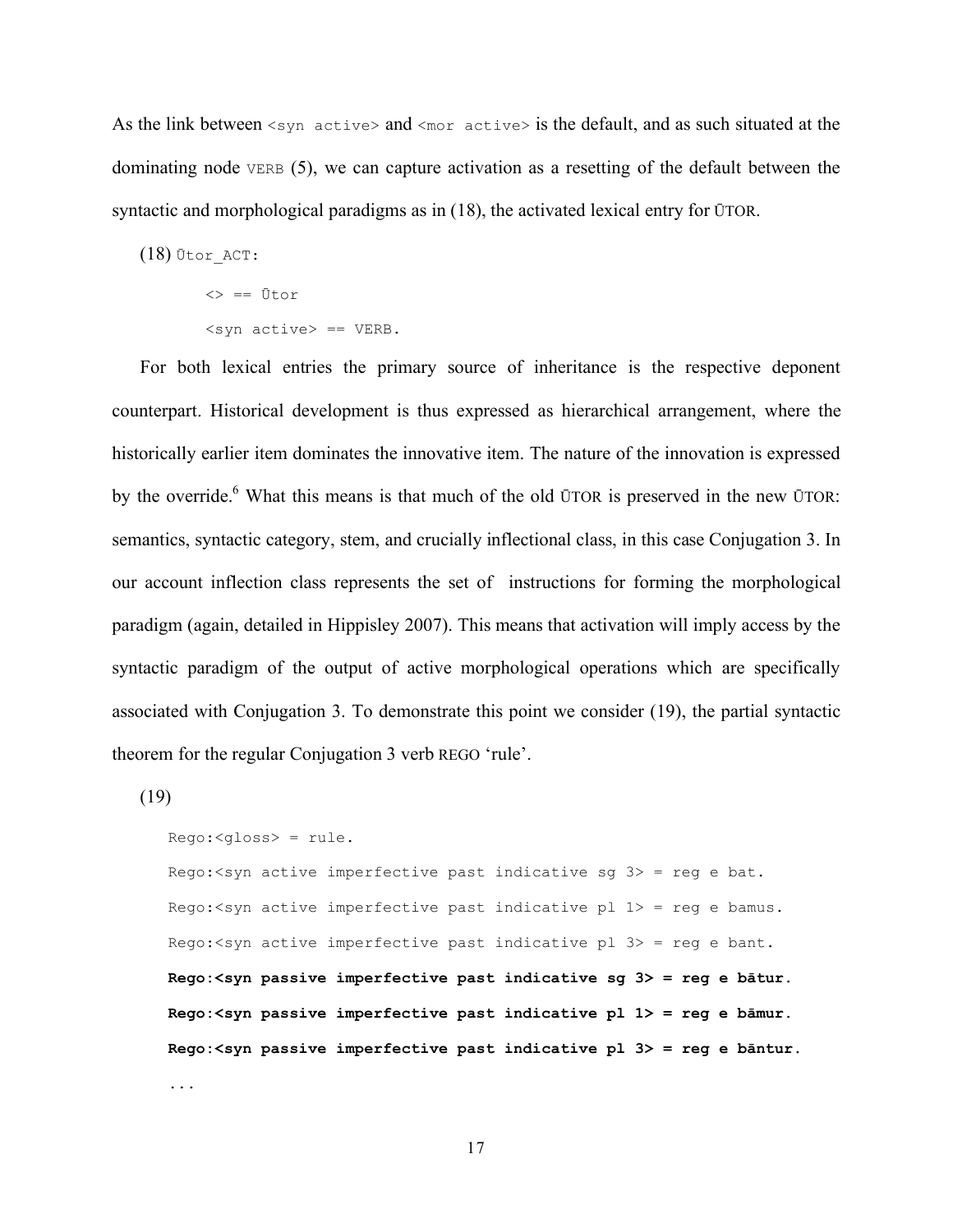In (20-22) we give examples of activated  $\overline{U}$ TOR.<sup>7</sup> They pattern in the same way as the active equations in REGO's theorem <syn active>.

(20) *utebat*<syn active imperfective past indicative sg 3>

 absque taedi-o ute-bat ips-o without disgust- ABL.SG use-3.SG.IMPF.ACTIVE emphatic.pron-ABL.SG "[although she considered this vision to be meaningless] she made use of [it] without any actual distaste." *Vita Landiberti* 20; C7-8 AD

(21) *utebant* <syn active imperfective past indicative pl 3>

Arrian-orum sect-a ute-bant

Arrian-GEN.PL mode-ABL.SG use-3.PL.IMPF.ACTIVE

"[Those who had settled in Cisalpine regions] practised the way of life of the

Arrians". Fredegarius *Chronicles* III 9; C7-8 AD

(22) *utebamus* <syn active imperfective past indicative pl 1>

qu-am aufer-entes adiutori-o ut-ebamus

wh-ACC.SG raise-PART.PRES.NOM,PL. support-ABL.SG use-1.PL.IMPF.ACTIVE

"which after we had raised we used supporting cable"

*Vetus Latina: Acta apostolorum* 27, 17; C2-3 AD

Where do these Conjugation 3 active forms come from? We propose that they belong to the virtual morphological paradigm of deponent ŪTOR which houses the output of productive morphological operations, in this case those operations available for regular Conjugation 3 verbs. After realignment these <mor> paths are inherited by activated ŪTOR, where realignment is expressed as  $\langle \text{syn} \text{ active} \rangle$  == VERB. (23) shows the morphological imperfect past subparadigm of the lexical entry for deponent ŪTOR.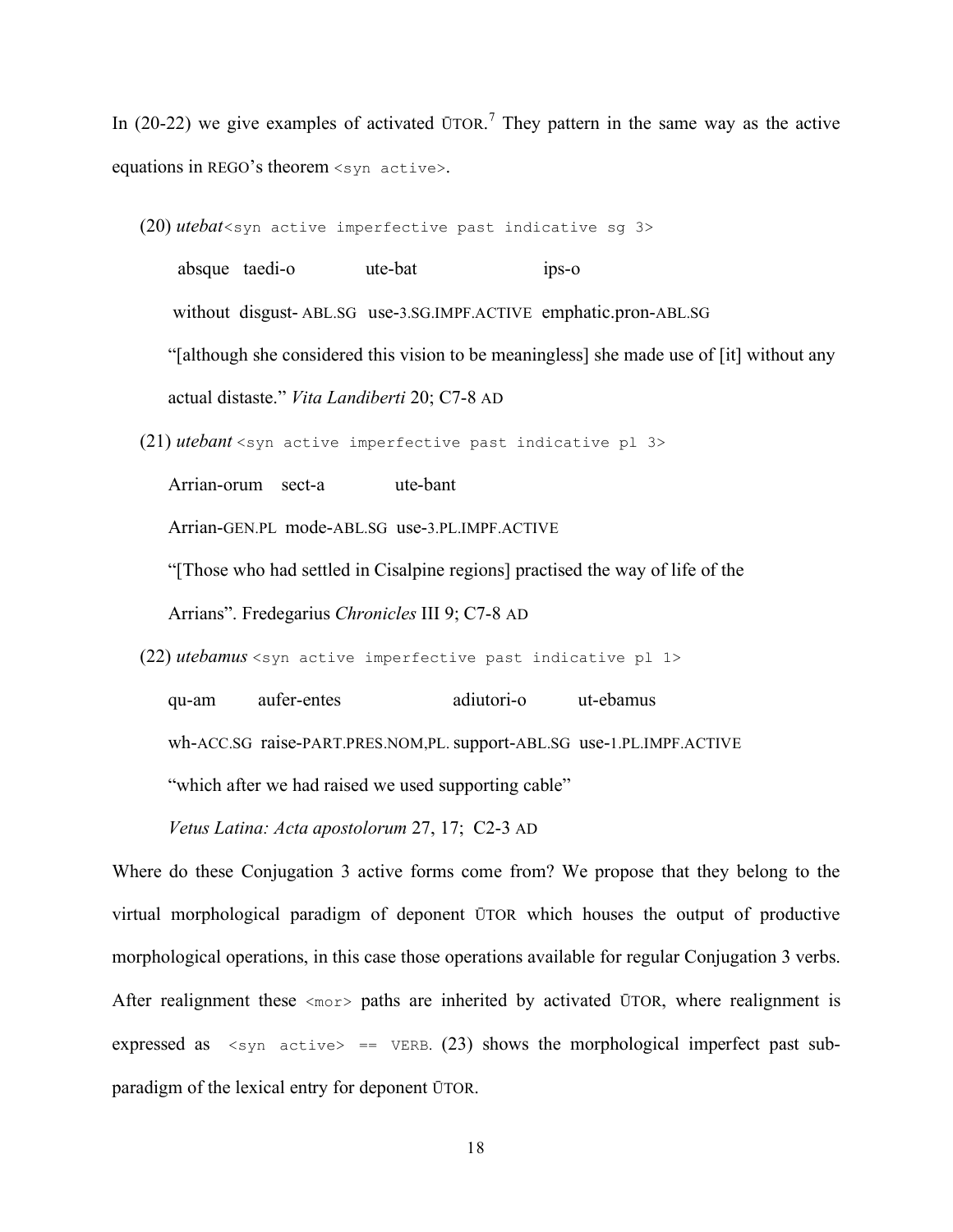Uutor:<mor active imperfective past indicative sq  $1$  > = ūt e bam. Uutor:<mor active imperfective past indicative sq  $2$  > = ūt e bās. Uutor:<mor active imperfective past indicative sq  $3$  > =  $\bar{u}t$  e bat. Uutor:<mor active imperfective past indicative pl 1> = ūt e bamus. Uutor:<mor active imperfective future indicative pl  $2$  > = ūt e batis. Uutor:<mor active imperfective past indicative pl  $3$ > = ūt e bant. ...

We have a similar account for the activation of HORTOR. For the regularized lexeme, those active forms that surface in syntax will be the forms that are inherited from the (historically prior) deponent lexeme's morphological paradigm. In other words, they are the output of active morphological operations for regular Conjugation 1 verbs, coerced into the syntactic paradigm for lexical insertion, and so pattern like AMO (8). A Middle Latin example was given in (3); an example from Late Latin is given in (24).

(24) *hortabat* <syn active imperfective past indicative sg 3>

 Horta-bat caeter-os Apostolus: record-amini encourage-3.PL.IMPF.ACT other-ACC.PL Apostle.NOM.SG: remember-PL.PRES.IMPER.PASS<sup>8</sup> fratr-um qui erant in Jerusalem brother-GEN.PL wh.NOM.PL be.3.PL.IMPF in Jerusalem "The Apostle exhorted the others to remember the brethren who were in Jerusalem." Luculentius *Commentary on Romans XII 6*; C5-6 AD

# *5.2 Passivation of deponents*

One important property that deponents share is defectiveness: they have no formal means of realizing passive morphosyntax. One aspect of deponency regularization is to redress passive

(23)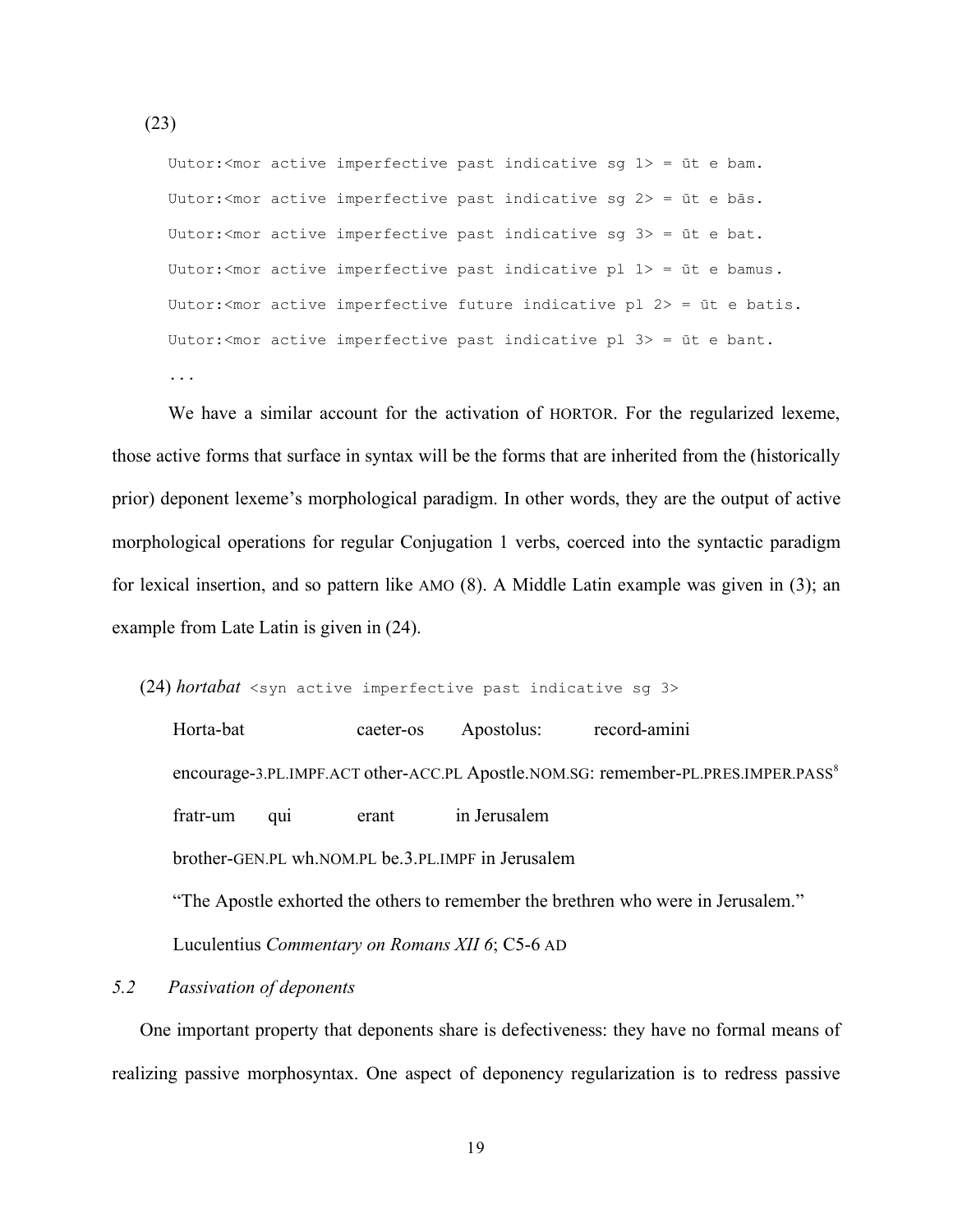defectiveness, and this is what Flobert terms 'passivation'. Only transitive deponents are truly defective because they are expected to be able to express passive morphosyntax. The common Latin deponent verb MORIOR 'to die' lacks passive grammatical words. As this lexeme has only the external argument, there is no internal argument to be promoted to subject, and no agent to be demoted. Hence it cannot be associated with a passive construction, hence there is no need for it to have passive grammatical words. On the other hand the agentive HORTOR 'encourage' is defective in the real sense since it has an internal argument which is expressed as a direct object grammatical relation, marked with the accusative case. In (14) *coquos* 'cooks' is the direct object of *hortabatur* and *remiges* 'oarsmen' the direct object of *hortarier*. The personal noun *hortator* is derived from *hortor*, and is the output of a WFR that productively takes transitive agentive verbs as its base (see Aronoff 1994: 37-39 for the *–or* agentive noun derivation built on the  $3<sup>rd</sup>$  stem). HORTOR's defectiveness can be rectified by realigning its passive morphological paradigm with its passive syntactic paradigm. The result is passivation of the deponent, an example of which we gave in (2), further examples of which we give in (25) and (26).

(25) *hortamur* <syn passive imperfective present indicative sg 2>

sic enim a Domin-o sub apostol-orum numer-o hort-amur thus for by God-ABL.SG under apostle-GEN.PL order-ABL.SG encourage-1.PL.PRES.PASS "for thus are we encouraged by the Lord under the order of the apostles". Jonas *Vita Columbani* 2, 9; C7-8 AD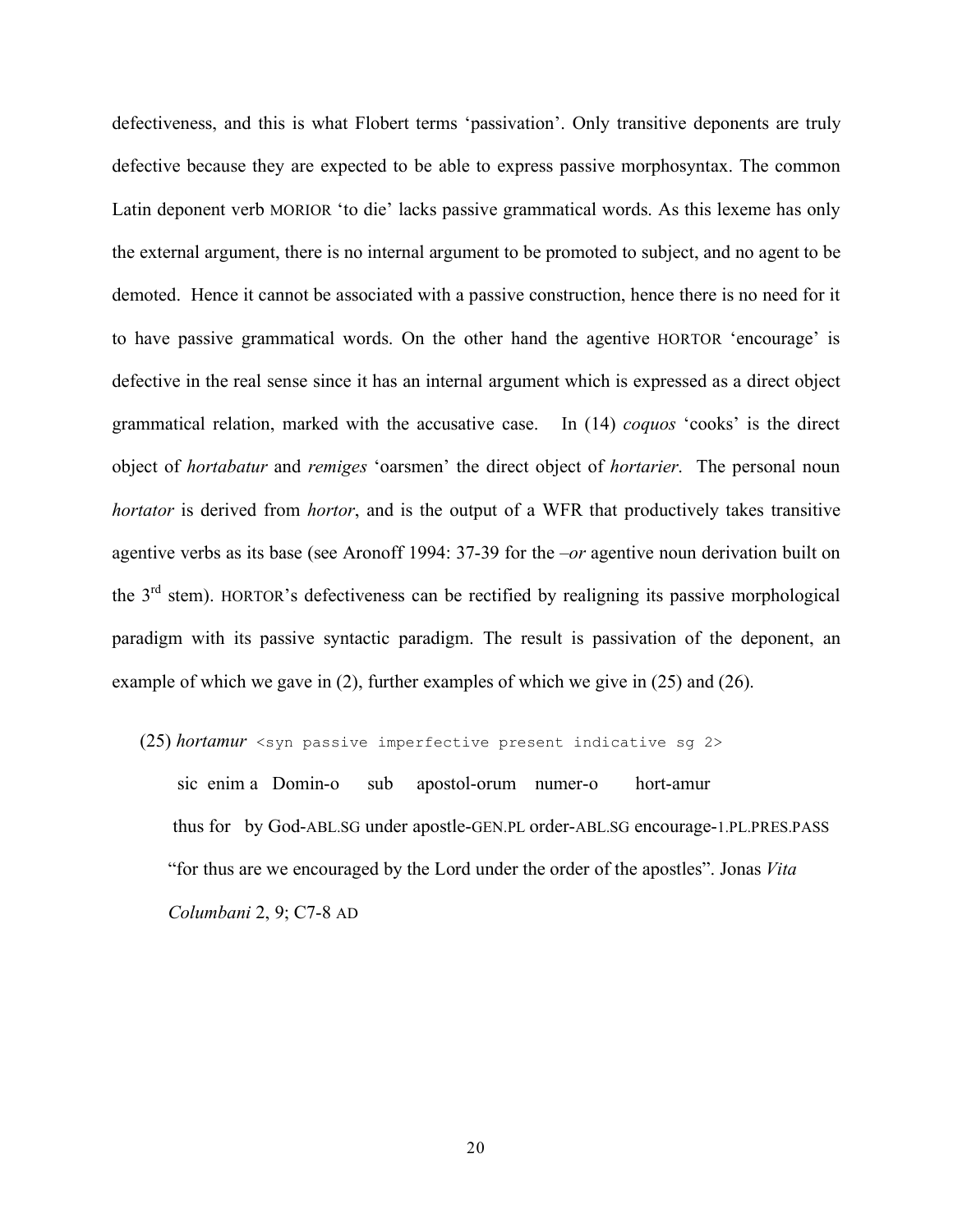(26) (*ex)hortantur* <syn passive imperfective present indicative pl 3> omn-es consol-antur, aedific-antur, (ex)hort-antur, all-NOM.PL console-3.PL.PRES.PASS, edify-3.PL.PRES.PASS, exhort-3.PL.PRES.PASS ut Deum rog-ent

to God- ACC.SG ask-3.PL.PRES.SUBJ.ACT

 "All are consoled, edified and exhorted to ask God". Augustine *Epist.* 228,8; C4-5 AD The agent is demoted to an optional argument in a PP headed by *ab* and the internal theme argument is promoted to subject, overtly shown in (26) *omnes*, which controls the agreement on the head verb. We represent passivation in terms of realignment as in (27).

```
 (27) Hortor_PASS:
        \langle \rangle == Hortor
        <syn passive> == VERB.
```
The (partial) syntactic theorem of the regularized item is given in (28). What is immediately noticeable is that as a consequence of passivation there is homonymy in the active and passive sub-paradigms.

#### (28)

 Hortor\_PASS:<gloss> = encourage. Hortor PASS:<syn active imperfective present indicative pl 1> = hort ā mur Hortor PASS:<syn active imperfective present indicative pl 3> = hort ā ntur Hortor PASS:<syn active imperfective present subjunctive sg 3> = hort ētur.  **Hortor\_PASS:<syn passive imperfective present indicative pl 1> = hort ā mur Hortor\_PASS:<syn passive imperfective present indicative pl 3> = hort ā ntur Hortor\_PASS:<syn passive imperfective present subjunctive sg 3> = hort ētur.** ...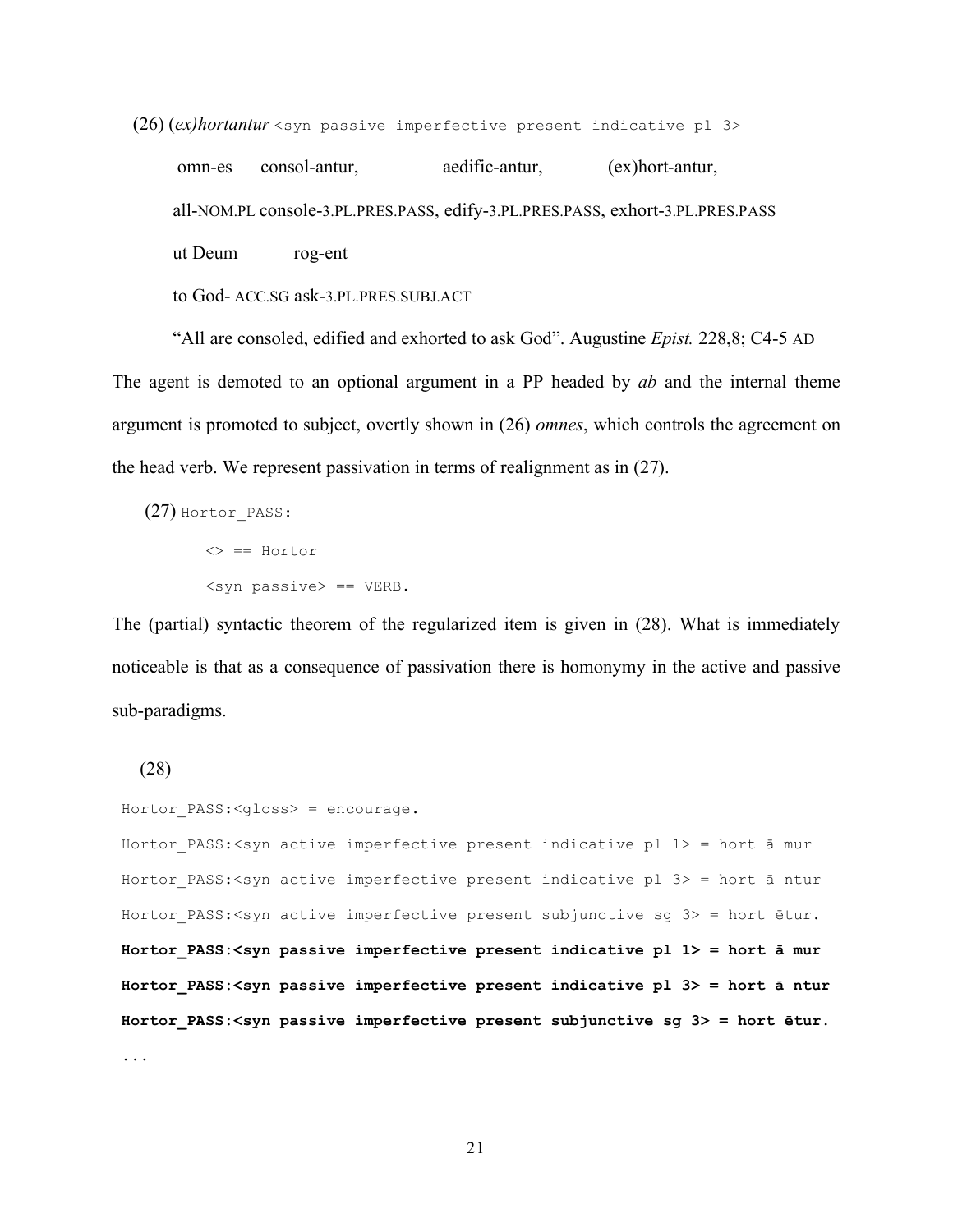In fact it is ambiguity in voice which Flobert argues leads to activation of the paradigm, as a means of disambiguation, and so passivation is 'anterior' to activation (Flobert 1975: 316, 343). For all regularized deponents Flobert is careful to give the diachronic stage at which they are passivized, and when they are activated. In the overwhelming majority of cases passivation is prior. Thus HORTOR has passive forms for passive syntax as early as Cicero (C1 BC), and activation does not occur until C5 AD (Flobert 1975: 64).

#### *5.3 Realignment and virtual paradigms*

The notion of a virtual paradigm falls out directly from paradigm linkage, since the link between the syntactic and morphological paradigm of a lexeme is specifically a *default* link, leaving open the possibility that where the default is overridden certain cells in the morphological paradigm are never linked, hence rendered as virtual objects only. Our account of deponent verbs relies heavily on the notion of virtual sub-paradigms: these are the <mor active> theorems of a deponent lexical entry that are never used to evaluate syntactic paradigms, i.e. are not shared with <syn active> theorems. The actualization of the virtual subparadigm is what we have called paradigmatic realignment. In Stump' paradigm linkage terms, this restores "the unmarked pattern of linkage" (Stump 2002: 174). While we have invoked virtual paradigms to account for the historical emergence of active forms of a deponent, Corbett uses the idea of virtual paradigm to account for its passive forms prior to regularization, i.e. while still a deponent. Intransitive lexemes cannot be passive, so the passive looking values in its 'real' active paradigm must come from the passive values of virtual passive cells (Corbett 2007: 29, 33). It is the use of values of virtual cells for 'real' syntactic cells which makes deponency special, and distinguishes it from canonical syncretism. In this section we look at two implications of an analysis that rests on virtual paradigms.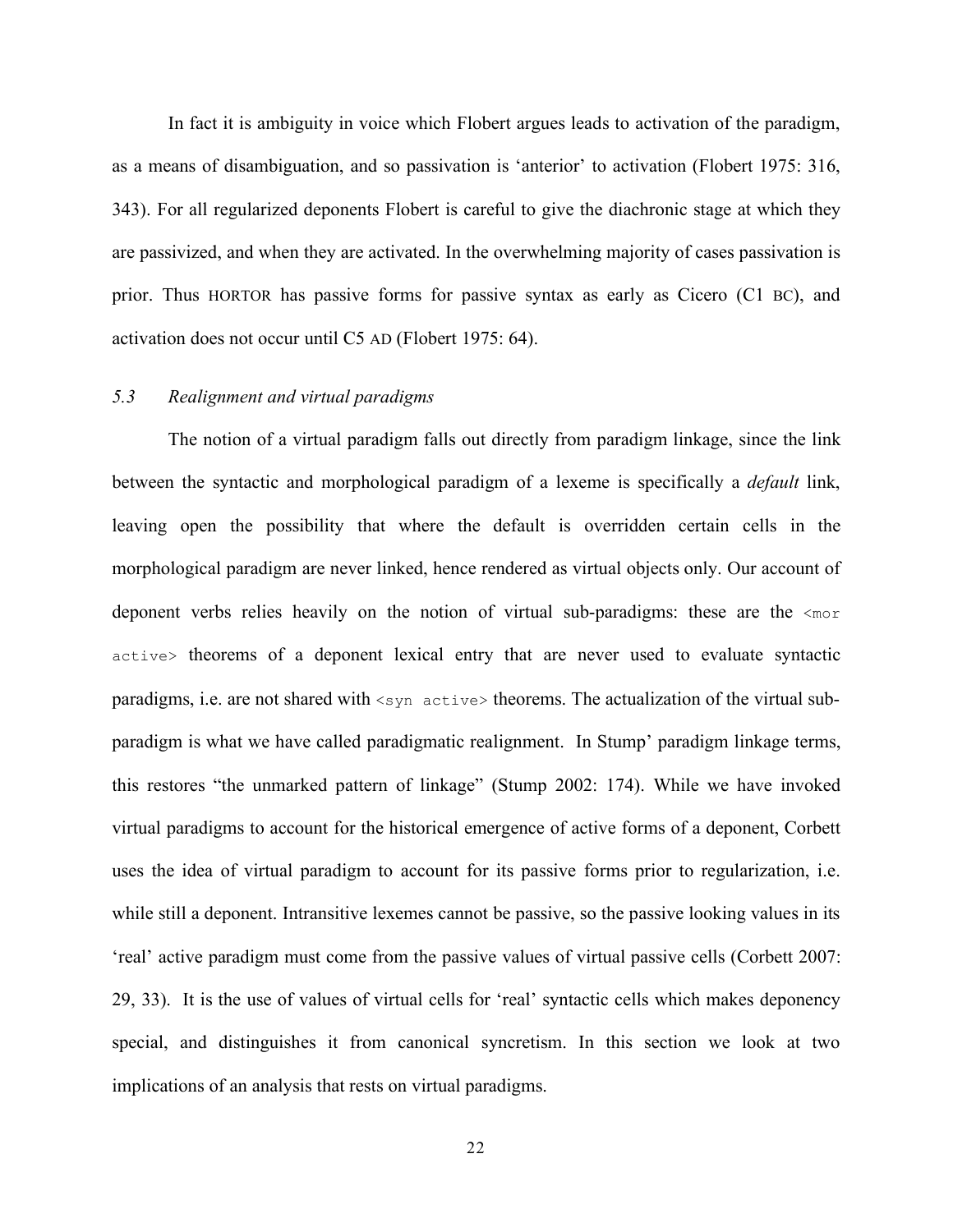#### *5.3.1 Neo-deponents and virtual paradigms*

We have shown historical change as a simple matter of resetting a default that at a prior stage was being overridden. This is made by couching an historical analysis within a declarative framework. A declarative framework would allow for the opposite phenomena as well, where a regular lexeme becomes deponent by overriding the default of a prior stage. In other words, the model predicts both regularization of deponents, as well 'irregularization' of lexemes *into deponents*. And such a class of objects does appear to exist as part of the colorful landscape of the diachronic Latin verb. These are the so-called neo-deponents (Flobert 1975: 410-19; Bonnet 1968: 411; Strecker 1929: 61). An example is the lexeme CONTINERE 'contain, retain' which appears as a regular lexeme in Plautus, but which has been transformed into a deponent in Gregory of Tours. Examples of both uses are given in (29) and (30).

- (29) proin se domi contin-eant, so pron.ACC.SG at home. contain-3.PL.PRES.SUBJ.ACT, vit-ent infortuni-o avoid-3.PL.PRES.SUBJ.ACT misfortune-DAT.SG "So let'em keep themselves at home and avoid danger"9 . Plautus *Curculio* l.298; C2 BC
- (30) capsul-a, qu-ae sanct-orum pignor-a conten-ebatur<sup>10</sup> box-NOM.SG, wh-NOM.SG saint-GEN.PL pledge-ACC.PL contain-3.SG.IMPF.PASS "a (little) box which contained the pledges of the saints". Gregory of Tours *In gloria martyrum*  $75: C5 AD<sup>11</sup>$

The suggestion in Ernout and others that activated, or regularized, deponents were a feature of colloquial Latin, tells only part of story; 'deponentized' verbs were also coined in vulgar varieties, and this a point that Flobert is careful to make.: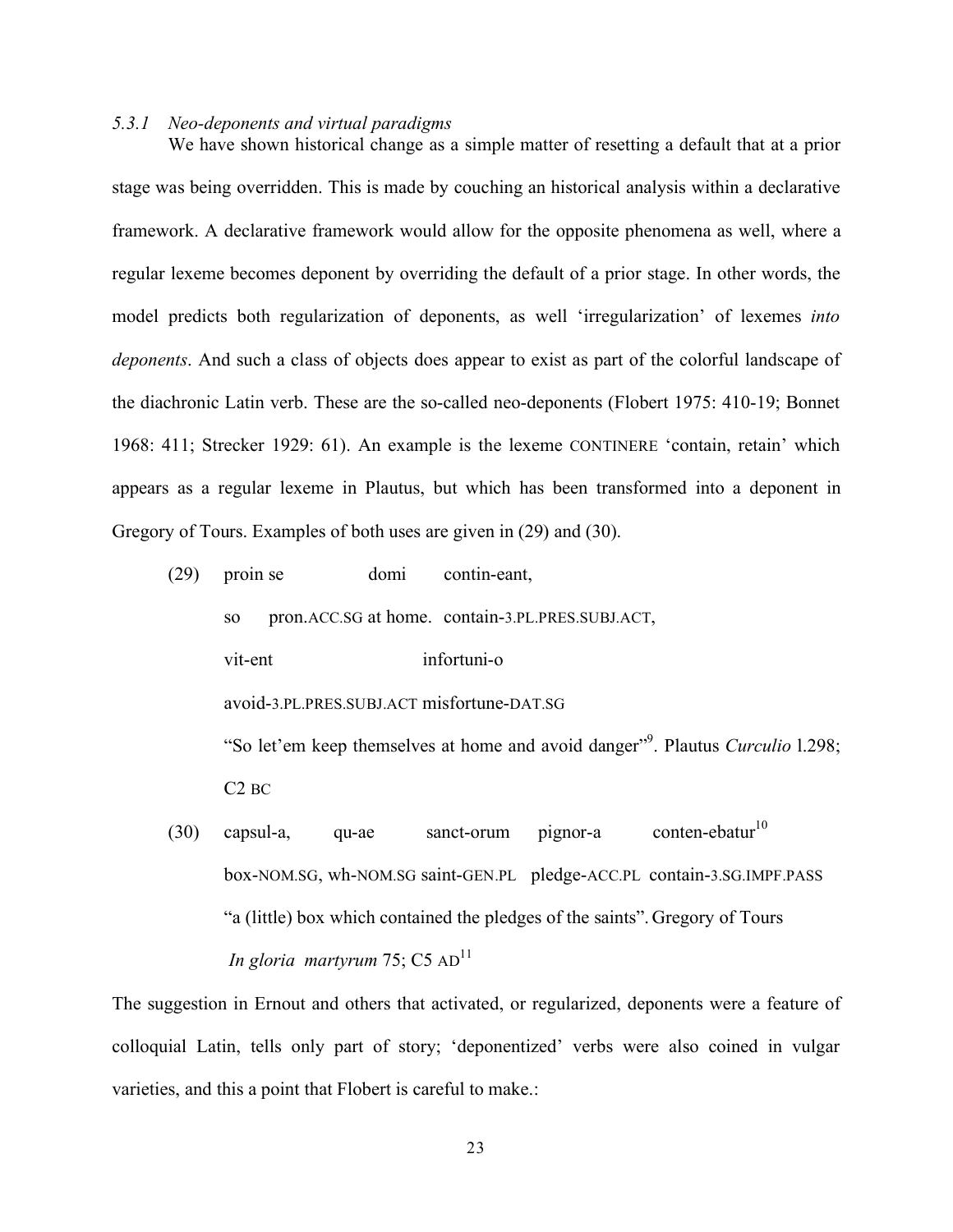"On ne saurait accepter telle quelle l'explication trop souvent donnée: le déclin des déponents dans la langue parlée; c'est doublement faux: les vulgarismes ne sont pas à sens unique, car il y a des déponents vulgaires…"12 Flobert (1975: 308)

Of course a development such as this would also entail virtual cells, since an intransitive which becomes a neo-deponent must be equipped with a passive sub-paradigm.

*5.3.2 Variation and virtual paradigms* In Flobert's vast survey of the history of deponent verbs he reserves a special place for what he terms 'variants déponents'. For some authors a lexeme is deponent, for other authors of the same period the lexeme is regular. Sometimes there is variation within the same author. Examples of the variant FABRICO / FABRICOR 'carve, manufacture' are given below, both from the same period.

 (33) i-i, qui sign-a fabric-antur PRO-NOM.PL wh.NOM.PL statue -ACC.PL make-3.PL.PRES.PASSIVE "those who carve statues". Cicero *de Officiis*; C1 BC

(34) hunc crater-a fabric-averat Alcon this.ACC.SG bowl-ACC.SG make-3.SG.PLUPERFECT.ACT Alcon.NOM.SG "Alcon made this bowl". Ovid *Metamorphoses*; C1 BC

For us this type of variation is naturally captured as switching from following the default link between the syntactic and morphological paradigms (FABRICO) to overriding it (FABRICOR).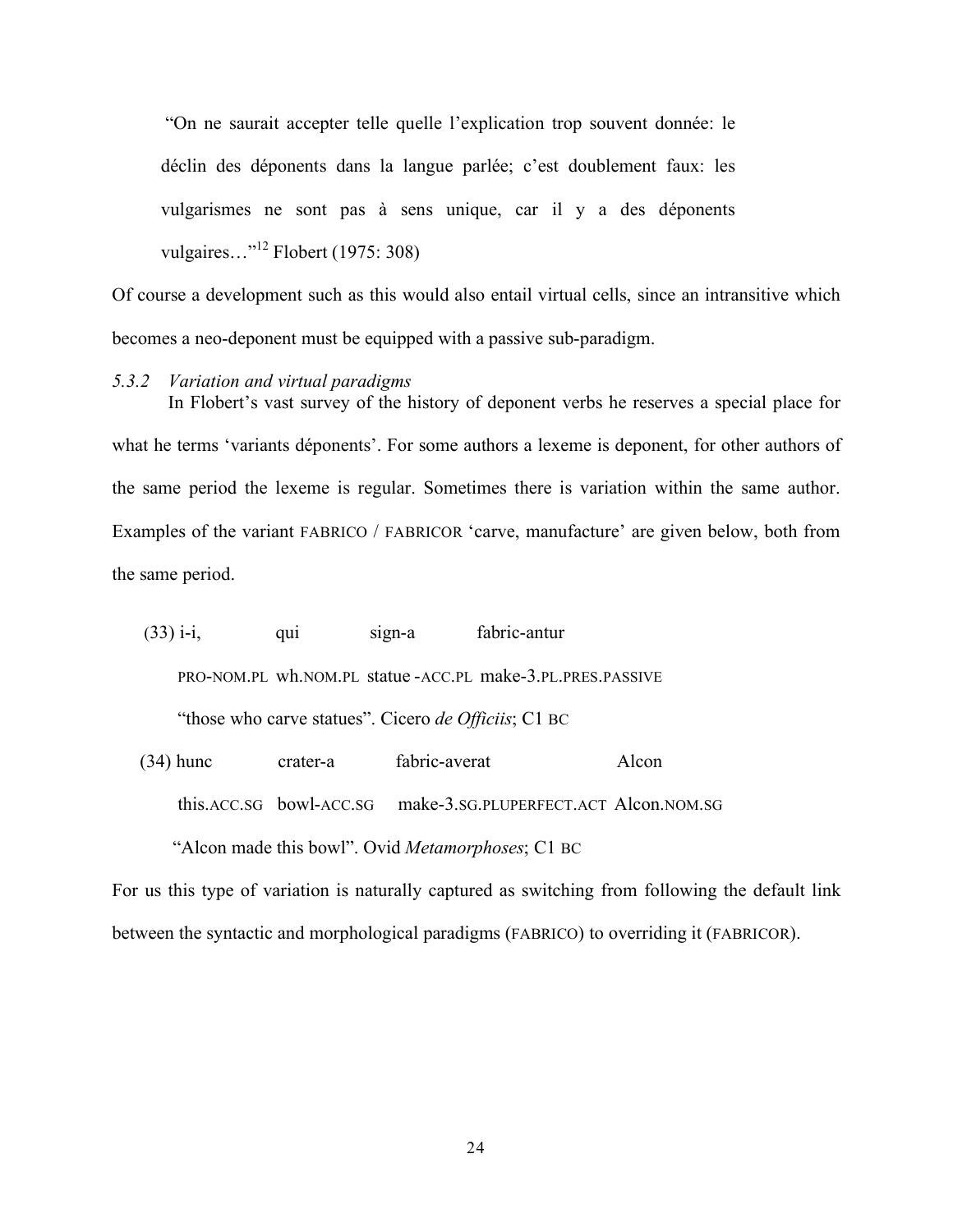#### *6 Concluding remarks*

We have argued that for a specific type of language change, paradigmatic reorganization, and a specific kind of paradigmatic reorganization, *paradigmatic realignment*, a declarative model gives a much more elegant account of the facts than a procedural / dynamic one. By holding together in a network of linguistic facts both actual facts about a language and virtual / potential facts, we can express language change as change in reference between these two sets of facts. Language change is then seen as the virtual becoming the reality. It may well turn out that other types of paradigmatic reorganization could be seen in this way. For example, lexemes that are defective at one stage, and have full paradigms at another. The full paradigm was always there, as the morphological paradigm. Or cases of analogical leveling: the fully transparent paradigm is ever present, waiting its turn to be activated, as in the case of Russian 'eye', in Table 1. The idea of potential forms hiding in the system awaiting activation is close de Saussure's view of analogical leveling, as observed in Anderson (1992: 365-68): "On de Saussure's view, forms that we see as analogically created actually existed all along, as potentialities of the system."

Viewing aspects of morphological change along these lines demands analyses based on a robust model of the synchronic situation that provides for both the actual and virtual morphological facts, and which is furnished with a defaults-based machinery to capture change as default inheritance, default overriding and default resetting. We offer such an analysis of the change in Latin deponent verbs that is modeled in the defaults-based declarative framework of Network Morphology.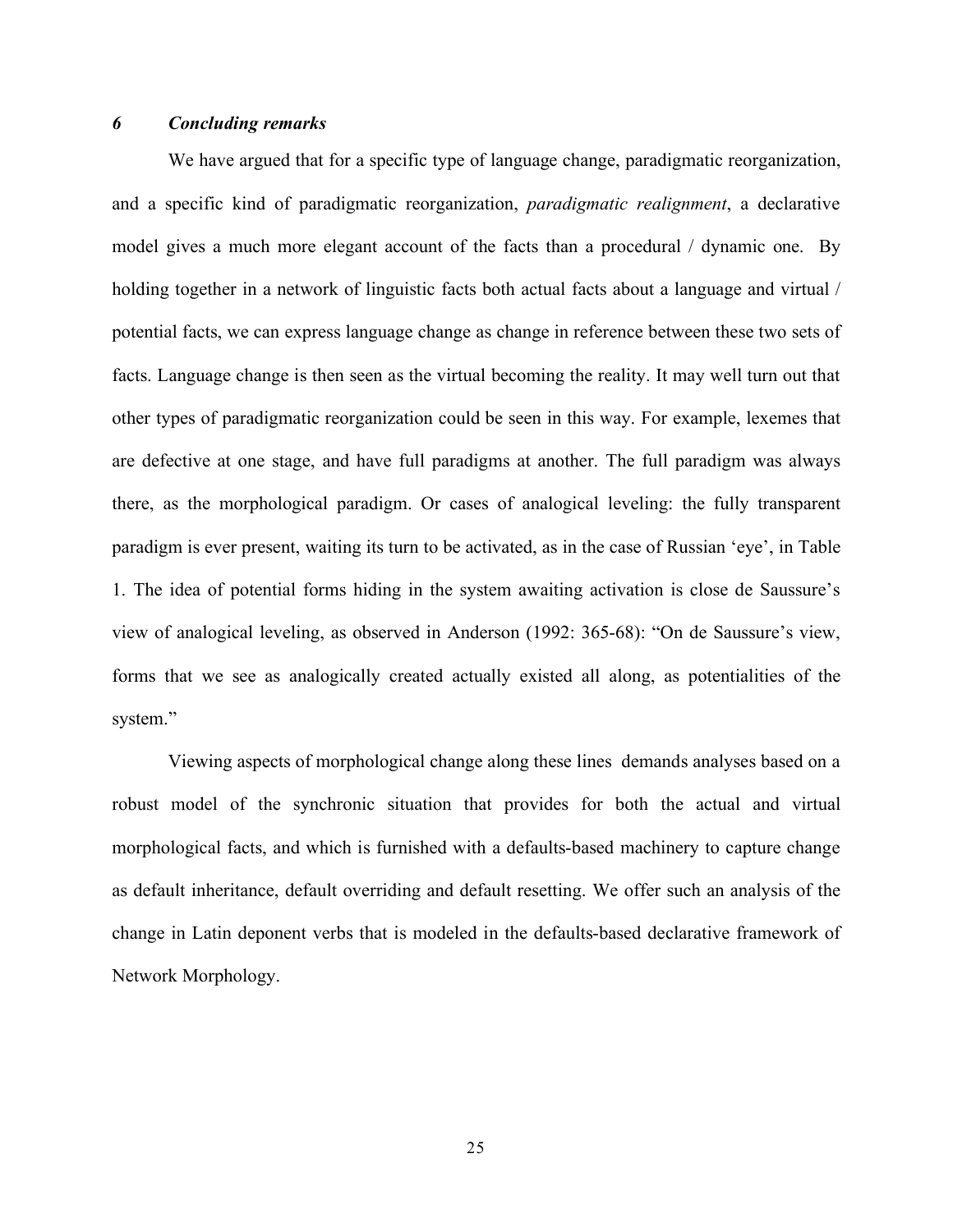#### **References**

- Anderson, Stephen R. 1992. *A-Morphous morphology*. Cambridge: Cambridge University Press.
- Aronoff, Mark. 1994. *Morphology by itself: Stems and inflectional classes*. Cambridge, MA: MIT Press.
- Banniard, M. 1992. *Viva Voce: communication écrite et communication orale du IVe au IXe siècle en Occident latin (=Collection des Etudes Augustiniennes, Séries moyen âge et temps modernes, 25).* Institut d'Etudes Augustiniennes: Paris.
- Baerman, Matthew, Greville Corbett, Dunstan Brown & Andrew Hippisley, eds. 2007. *Deponency and Morphological Mismatches*. (=Proceedings of the British Academy 145). Oxford: Oxford University Press.
- Beard, Robert. 1995. *Lexeme-morpheme base morphology: a general theory of inflection and word formation*. Albany, NY: State University of New York Press.
- Beard, Robert & Mark Volpe. 2005. "Lexeme-Morpheme Base Morphology". *Handbook of Wordformation (=Studies in Natural Language and Linguistic Theory 64)* ed. by Pavol Stekauer & Rochelle Lieber, 189-206. Dordrecht: Springer.
- Bonnet, Max. 1968. *Le Latin de Grégoire de Tours*. Hildesheim: Georg Olms. [first edition 1890].
- Chumakina, Marina, Andrew Hippisley & Greville Corbett. 2004. "Исторические изменения в русской лексике: случай чередующегося супплетивизма (historical changes in the Russian lexicon: alternating suppletion)". *Russian Linguistics* 28.281-315.
- Corbett, Greville. 2007. "Deponency, Syncretism and What Lies Between." Baerman et al. 2007.21-44.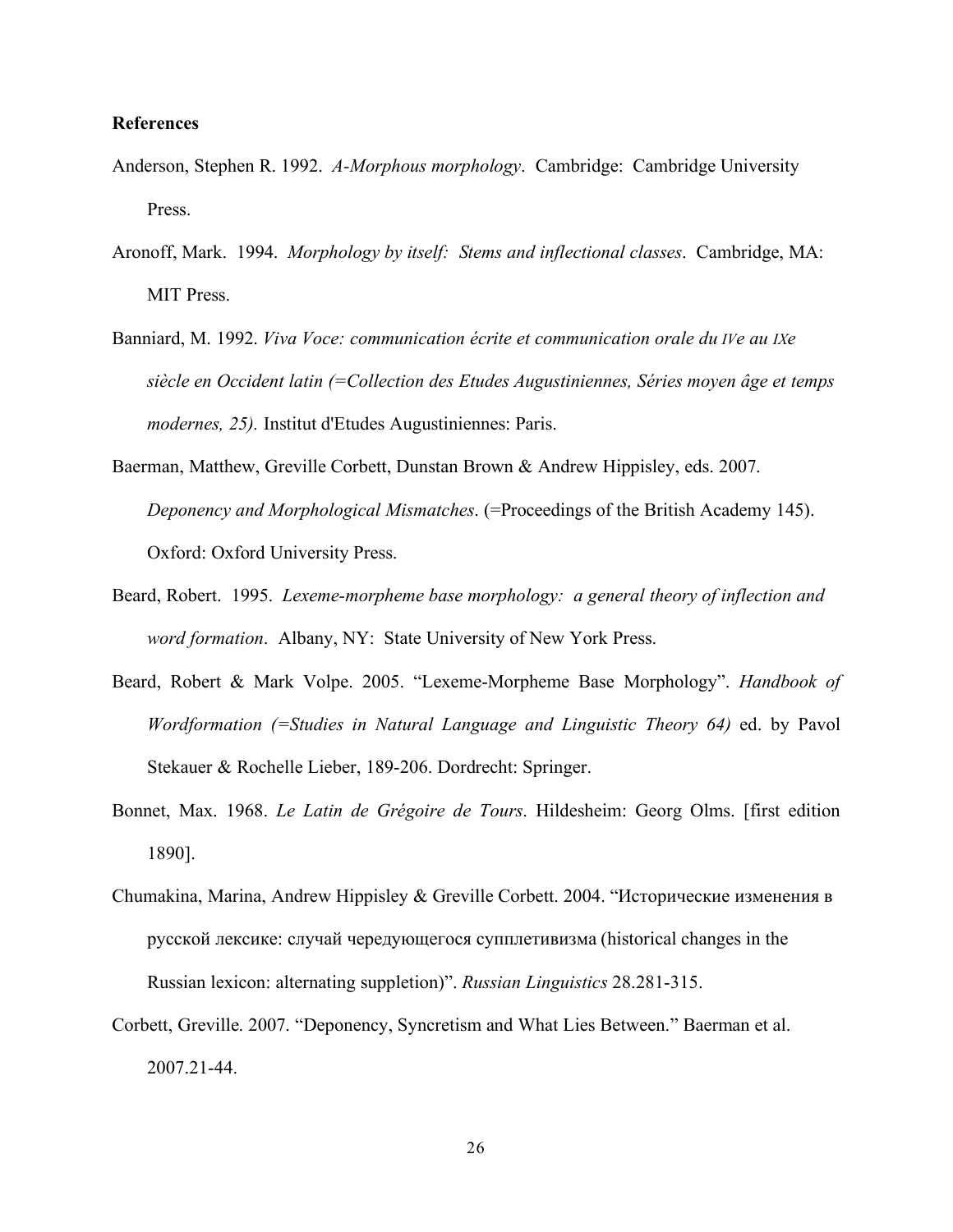Ernout, Alfred. 1945. *Morpholgie Historique du Latin*. Paris: Klincksiek.

- Evans, Roger & Gerald Gazdar. 1996. DATR: a language for lexical knowledge representation. *Computational Linguistics* 22.167-216.
- Flobert, Pierre.1975. *Les verbes déponents latins des origines à Charlemagne*. Paris: Belles Lettres.
- Fraser, Norman & Greville Corbett. 1995. "Gender, Animacy and Declensional Class Assignment: a Unified Account for Russian." *Yearbook of Morphology 1994* ed. by Geert Booij & Jaap van Marle.123-150. Dordrecht: Kluwer.
- Hippisley, Andrew; and Gazdar, Gerald. 1999. "Inheritance hierarchies and historical reconstruction: towards a history of Slavonic color terms." *Papers from the 35th Meeting of Chicago Linguistics Society. Vol. 1*. ed. by Sabrina Billings, John Boyle and Aaron Griffith.125-40. Chicago: CLS.
- —. 2007. "Declarative Deponency: a Network Morphology Account of Morphological Mismatches." Baerman et al. 2007.145-174.
- —, & Greville Corbett. 2007. Network Morphology Bibliography. [Available at http://www.surrey.ac.uk/LIS/SMG/web\_resources.htm ]

Hock, Hans Henrich. 1986. *Principles of Historical Linguistics*. The Hague: Mouton.

McMahon, April. 1994. *Understanding Language Change*. Cambridge: CUP.

Nixon, Paul. 1988. *Plautus* (5 vols). Cambridge, Mass: Harvard University Press.

Spencer, Andrew. 2000. "Review of Ingo Plag, *Morphological productivity*." *Yearbook of Morphology 2000* ed. by Geert Booij & Jaap van Marle.324-328. Dordrecht: Kluwer.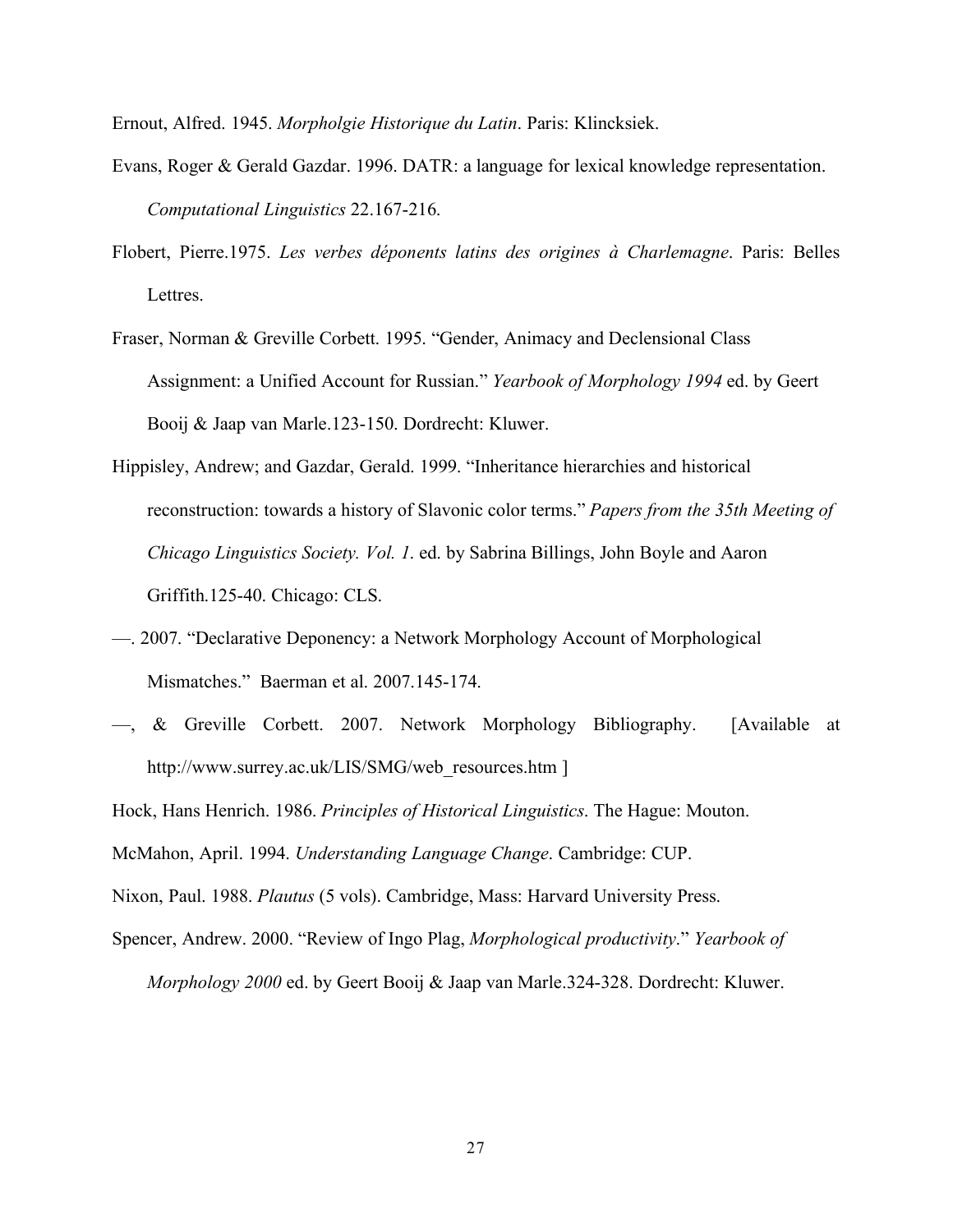Stewart, Thomas & Gregory Stump. 2007. "Paradigm Function Morphology and the Morphology-Syntax Interface." *Linguistic Interfaces* ed. by Gillian Ramchand and Charles Reiss.383-421. Oxford: OUP.

Strecker, Karl. 1929. *Einführung in das Mittellatein*. Berlin: Weodmann.

- Stump, Gregory. 2001. *Inflectional morphology: a theory of paradigm structure*. Cambridge: Cambridge University Press.
- —. 2002. "Morphological and syntactic paradigms: arguments for a theory of paradigm linkage." *Yearbook of Morphology 2001* ed. by Geert Booij & Jaap van Marle.147-180. Dordrecht: Kluwer.
- —. 2006. "Heteroclisis and Paradigm Linkage." *Language* 82, 279-322.
- Wright, Roger. 2002. *A Sociophilological Study of Late Latin*. Brepols: Turnhout.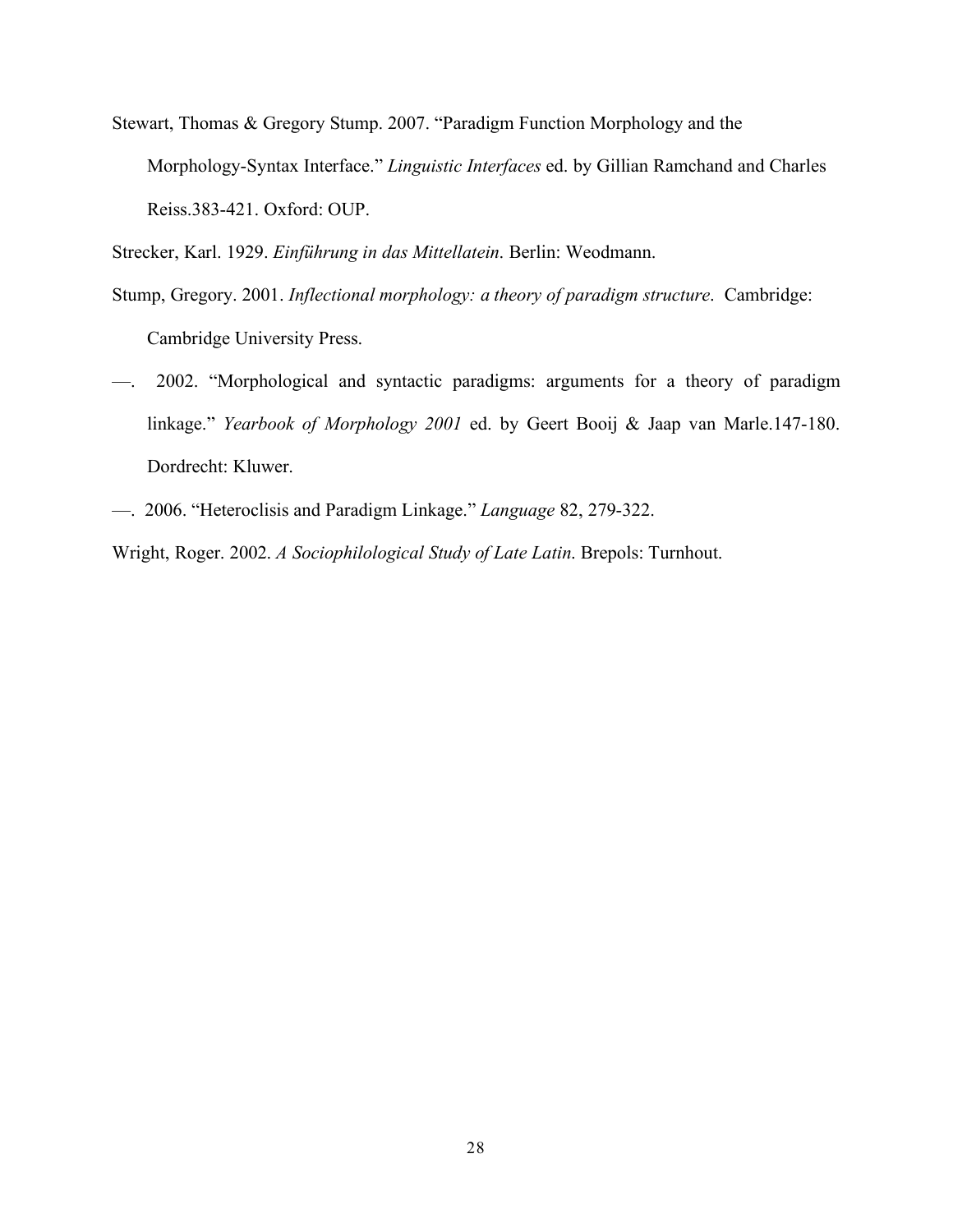Table 1: Russian for eye.

| Sg              | Pl              | Chronology      |
|-----------------|-----------------|-----------------|
| $ok-o$          | $o\check{c}'-i$ | $C10-C16$       |
| glaz- $\hat{Q}$ | $o\check{c}'-i$ | $C16-C19$       |
| glaz- $\hat{Q}$ | glaz-a          | $C19$ - present |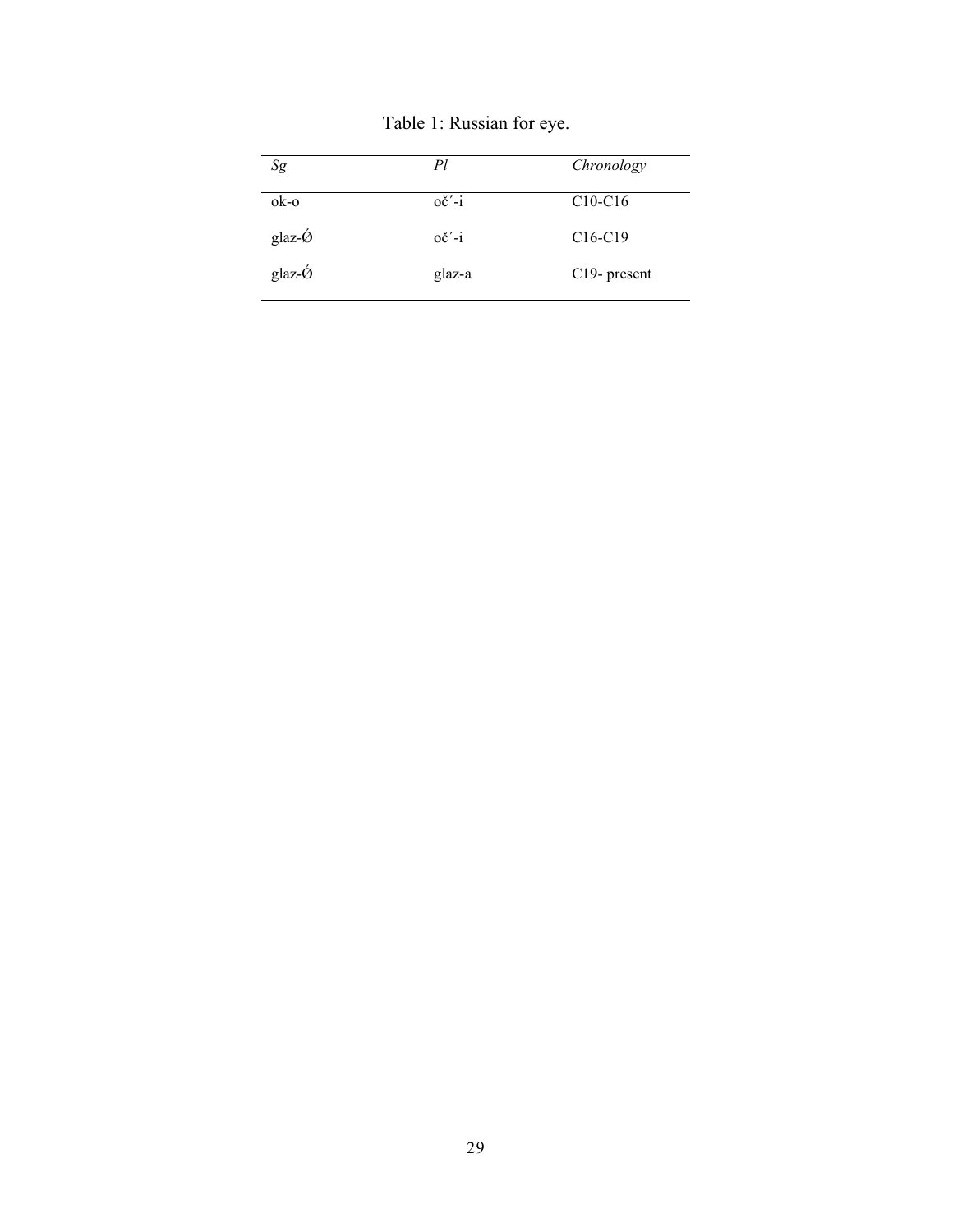|            | <b>LEXEME 1</b> |            | <b>LEXEME</b> N | <b>HORTOR</b> |             |  |
|------------|-----------------|------------|-----------------|---------------|-------------|--|
| <b>ACT</b> | <b>PASS</b>     | ACT        | <b>PASS</b>     | ACT           | <b>PASS</b> |  |
| $X-\alpha$ | $X-\beta$       | $Y-\alpha$ | $Y-\beta$       | $Z-\beta$     |             |  |

Table 2. Exponent-based paradigmatic reorganization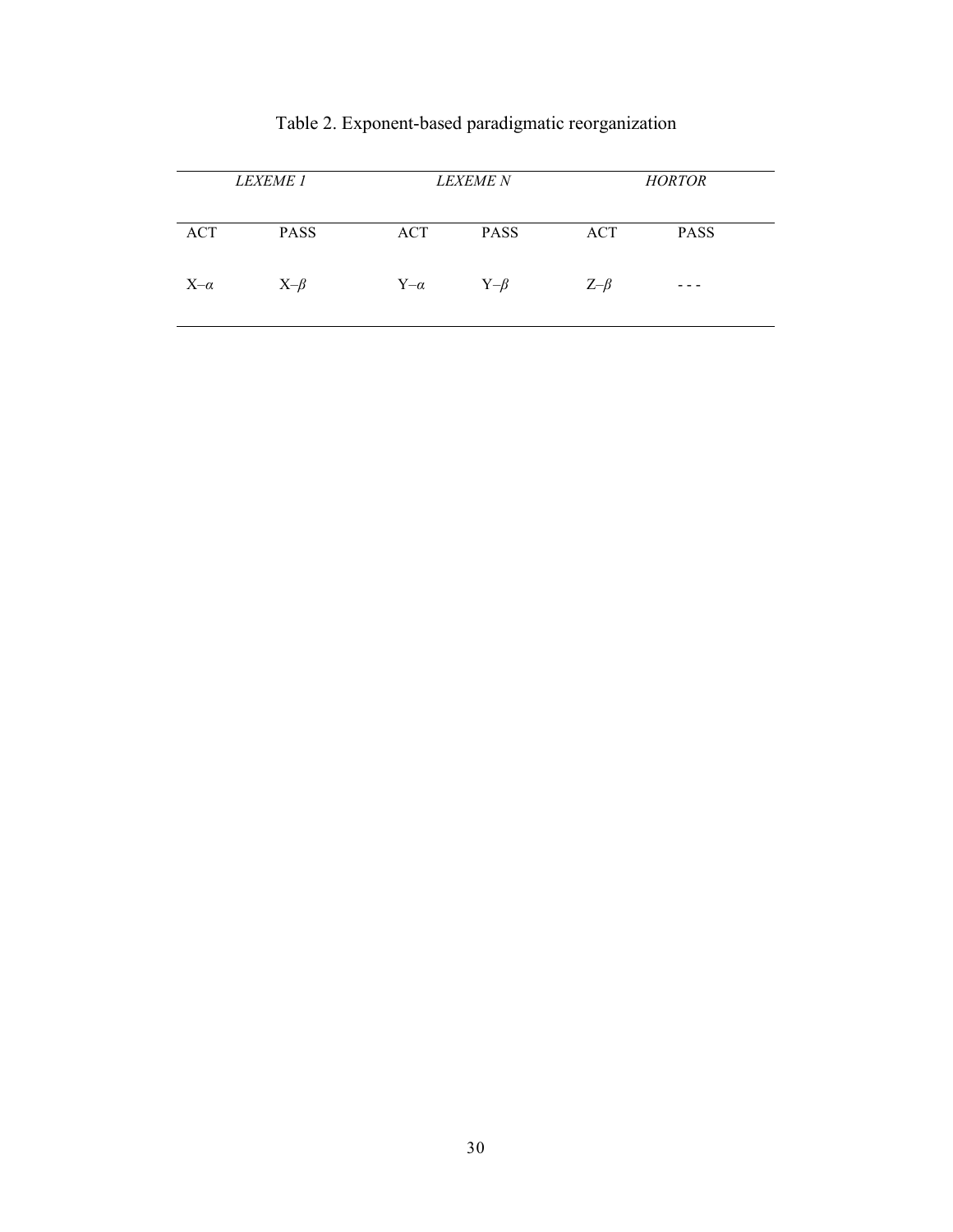| <b>LEXEME 1</b> |             |            | <b>LEXEME</b> N |            | <b>HORTOR</b> |  |  |
|-----------------|-------------|------------|-----------------|------------|---------------|--|--|
| <b>ACT</b>      | <b>PASS</b> | ACT        | <b>PASS</b>     | <b>ACT</b> | <b>PASS</b>   |  |  |
| $X-\alpha$      | $X-\beta$   | $Y-\alpha$ | $Y-\beta$       | $Z-\alpha$ | $Z-\beta$     |  |  |

Table 3. Exponent-based paradigmatic reorganization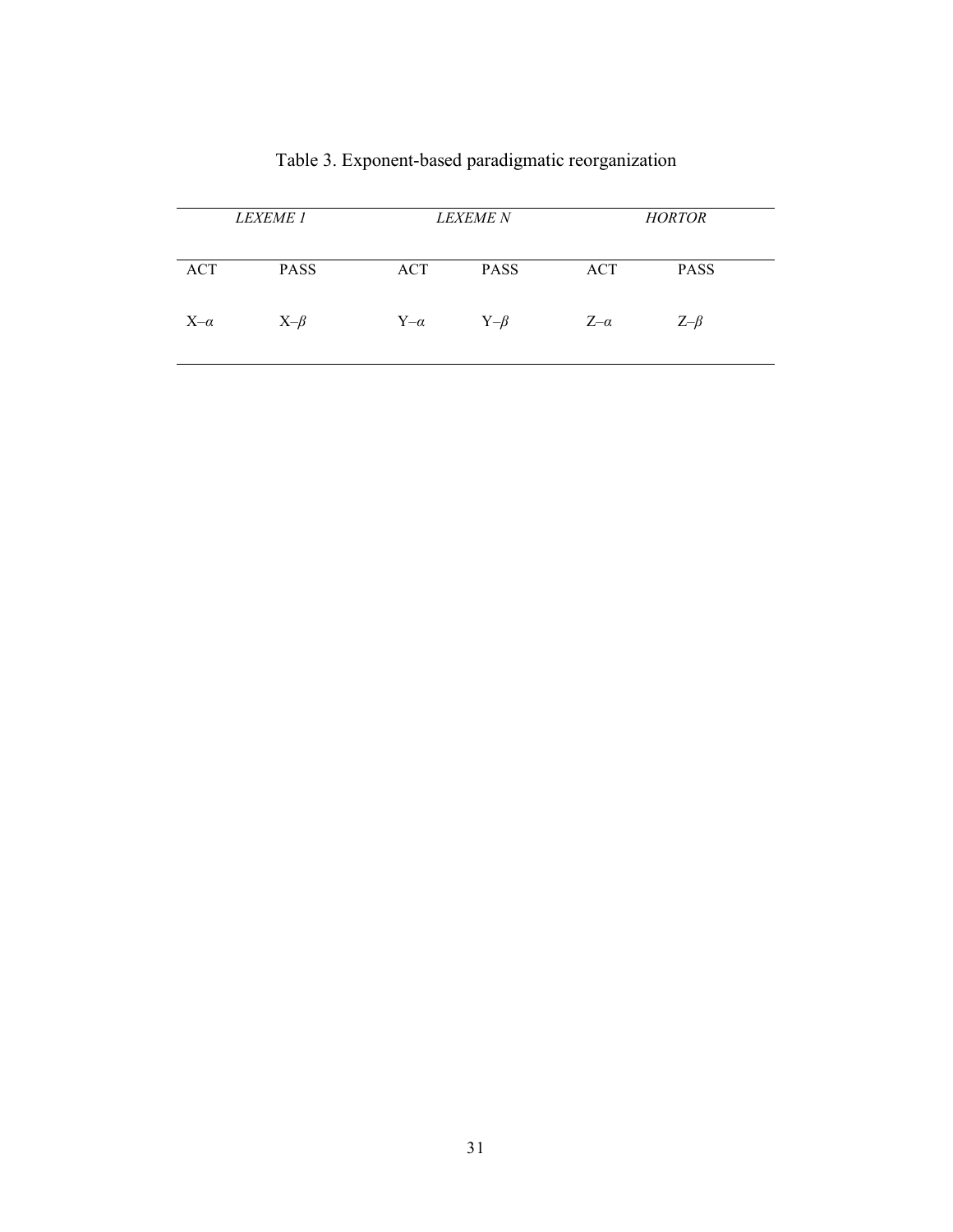

Figure 1. The Lexemic and Morphological hierarchies in Network Morphology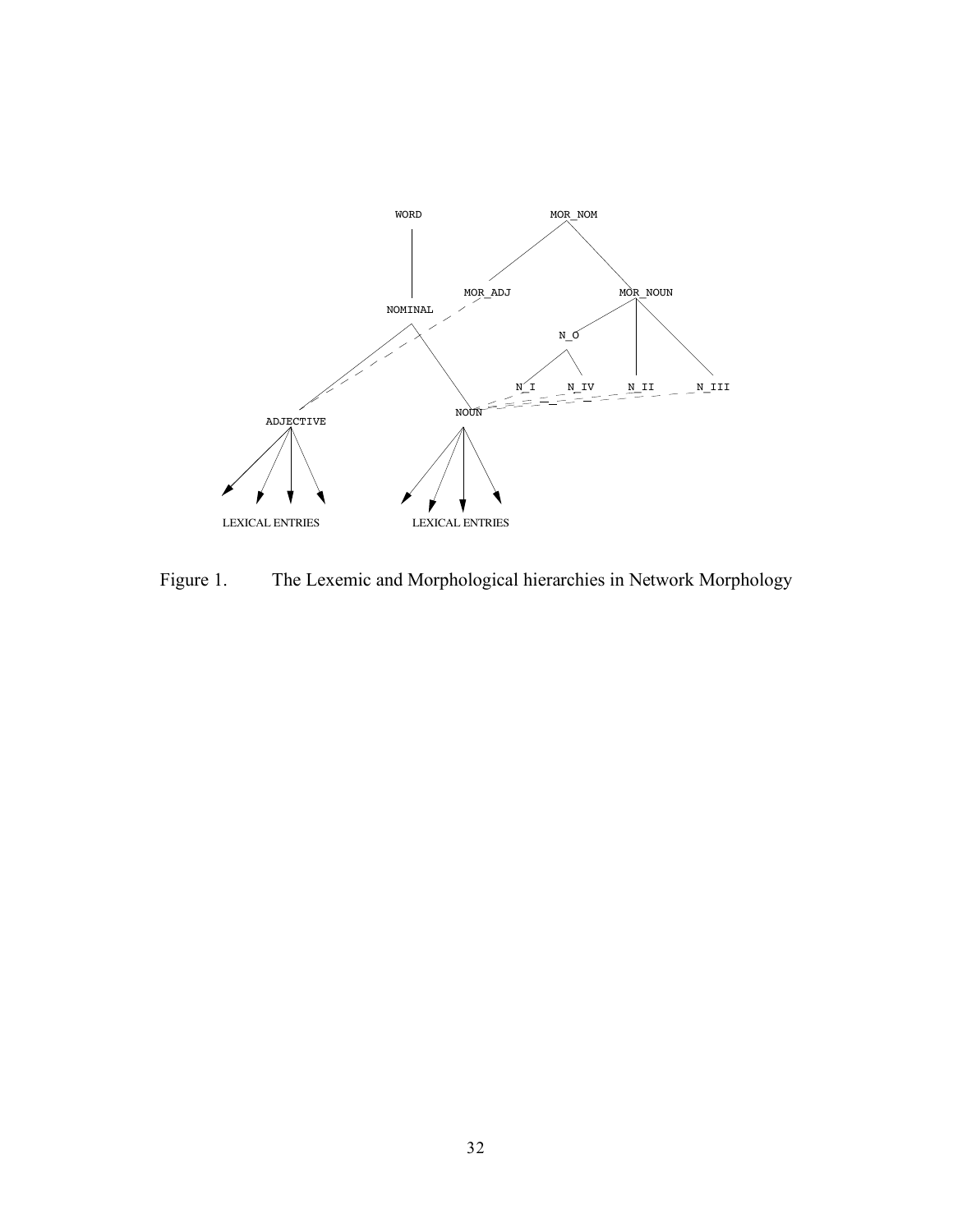|                    | Lexeme 1    | $\cdots$ | Lexeme N    |             | Lexeme 3                     |              |
|--------------------|-------------|----------|-------------|-------------|------------------------------|--------------|
|                    | syn parad   |          |             | syn parad   | syn parad                    |              |
| <b>ACT</b>         | <b>PASS</b> |          | ACT         | <b>PASS</b> | <b>ACT</b>                   | <b>PASS</b>  |
| $L1-\alpha$        | $L1-\beta$  |          | $L-2\alpha$ | $L2-\beta$  | $L3-\beta$                   |              |
| $\hat{\mathbb{I}}$ | ⇑           |          | ⇑           | ⇑           | ⇑                            |              |
| ⇑                  | ⇑           |          | ⇑           | ⇑           | $\Leftarrow$<br>$\Leftarrow$ | $\Leftarrow$ |
|                    |             |          |             |             |                              | ⇑            |
|                    | mor parad   |          | mor parad   |             | mor parad                    |              |
| <b>ACT</b>         | <b>PASS</b> |          | ACT         | <b>PASS</b> | <b>ACT</b>                   | <b>PASS</b>  |
| $R1-\alpha$        | $R1-\beta$  |          | $R2-\alpha$ | $R2-\beta$  | $R3-\alpha$                  | $R3-\beta$   |

|  | Morphological realization rules |  |  |
|--|---------------------------------|--|--|

Figure 2. Linking the syntactic and morphological paradigms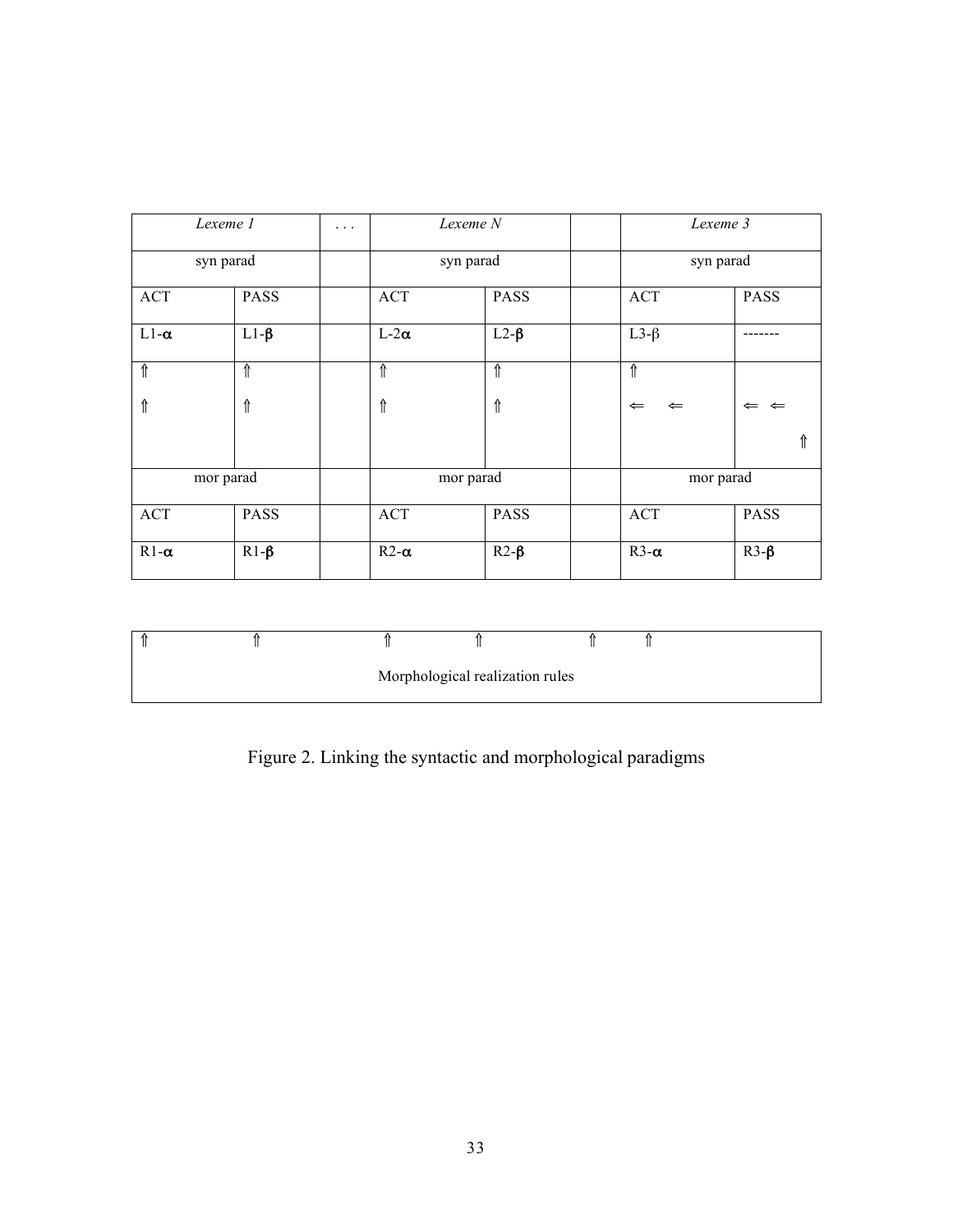#### *Notes*

 $\frac{1}{1}$ <sup>1</sup> This research was supported by a University of Kentucky College of Arts  $\&$  Sciences Research Activity Award and I am grateful for this support. I would also like to acknowledge an anonymous referee for their helpful comments, as well as Greville Corbett, Matthew Baerman and Greg Stump for comments on an earlier draft. I would also like to thank the International Morphology Meeting audience for questions and comments on the presentation version of the paper, especially Wolfgang Dressler, Dalina Kallulli and Michele Loporcaro. All errors are mine.  $2$  The distinction between Middle Latin and 'genuine' Latin is an important one to make as I am claiming that paradigmatic realignment is a language change phenomenon and not a consequence of first language interference; I am grateful to an anonymous referee for suggesting clarification of this point.

<sup>3</sup> Though there is evidence that ecclesiastical writings attempted to conserve the phonology of an earlier period of the language, it has been argued that a preacher like Gregory of Tours would still have wanted to be intelligible to his audience, and therefore the morphosyntactic features we find in his writings would have held currency, including the shifts in the morphosyntax of deponent verbs (see Banniard 1992 and discussion in Wright (2002: 10-11, 49-70)).

<sup>44</sup> Of course as an example from Middle Latin we need to be careful about what we are claiming here. In §5.1 we give a parallel example from Late Latin to show that deponents acquiring active morphology to do active morphosyntax is a change taking place in the actual language (example 24).

5 Nixon (1988) translates *hortator* as 'coxswain'.

 $6$  See Hippisley and Gazdar (1999) for this approach to Slavonic.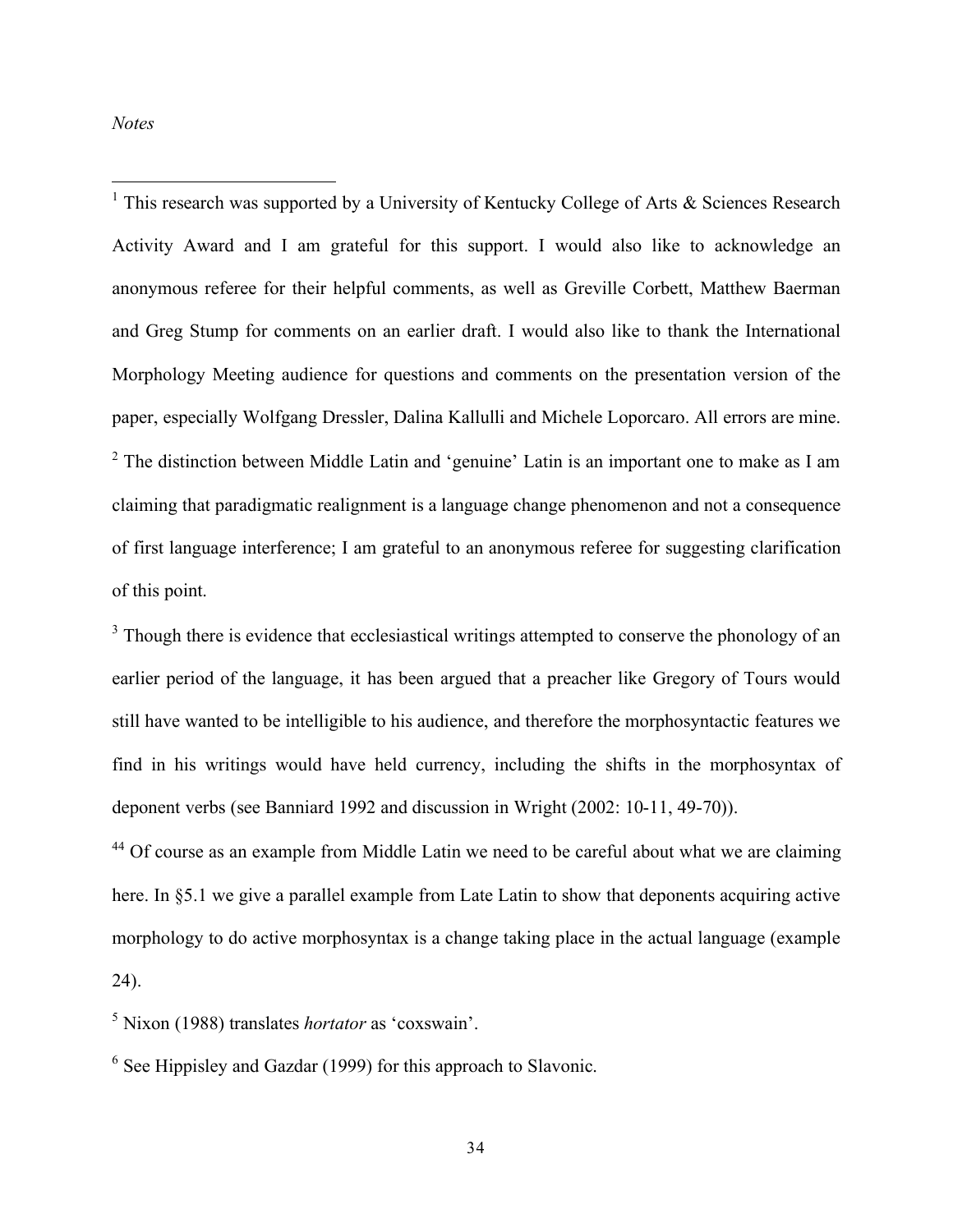<sup>-</sup> Regularized deponent verbs are taken from Flobert; I have supplied the context and translation unless otherwise stated.

8 The verb *recordor* 'remember' is a deponent.

<sup>9</sup> Translation by Nixon (1988).

10 *continebatur* and *continebantur* in some manuscripts

<sup>11</sup> Bonnet (1968: 411)

<sup>12</sup> "One cannot accept at face value the usual explanation that deponents are falling into disuse in the spoken language. This is doubly false: vulgarisms are not a one-way street, for there are vulgar deponents."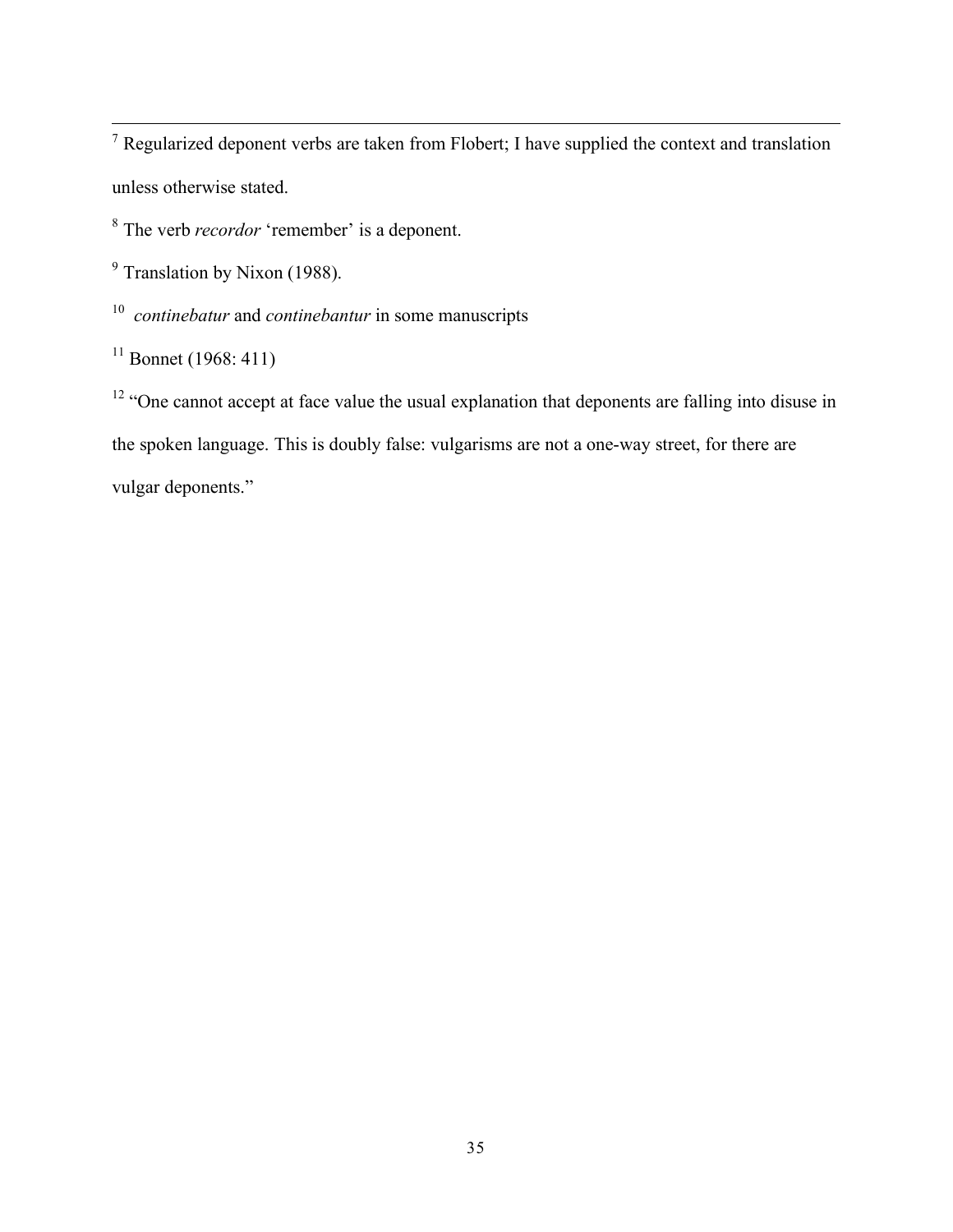Table 1: Russian for eye.

| Sg                      | Pl               | Chronology      |
|-------------------------|------------------|-----------------|
| $ok-o$                  | $o\check{c}'$ -i | $C10-C16$       |
| glaz- $\dot{\textcirc}$ | $o\check{c}'$ -i | $C16-C19$       |
| glaz- $\dot{\textcirc}$ | glaz-a           | $C19$ - present |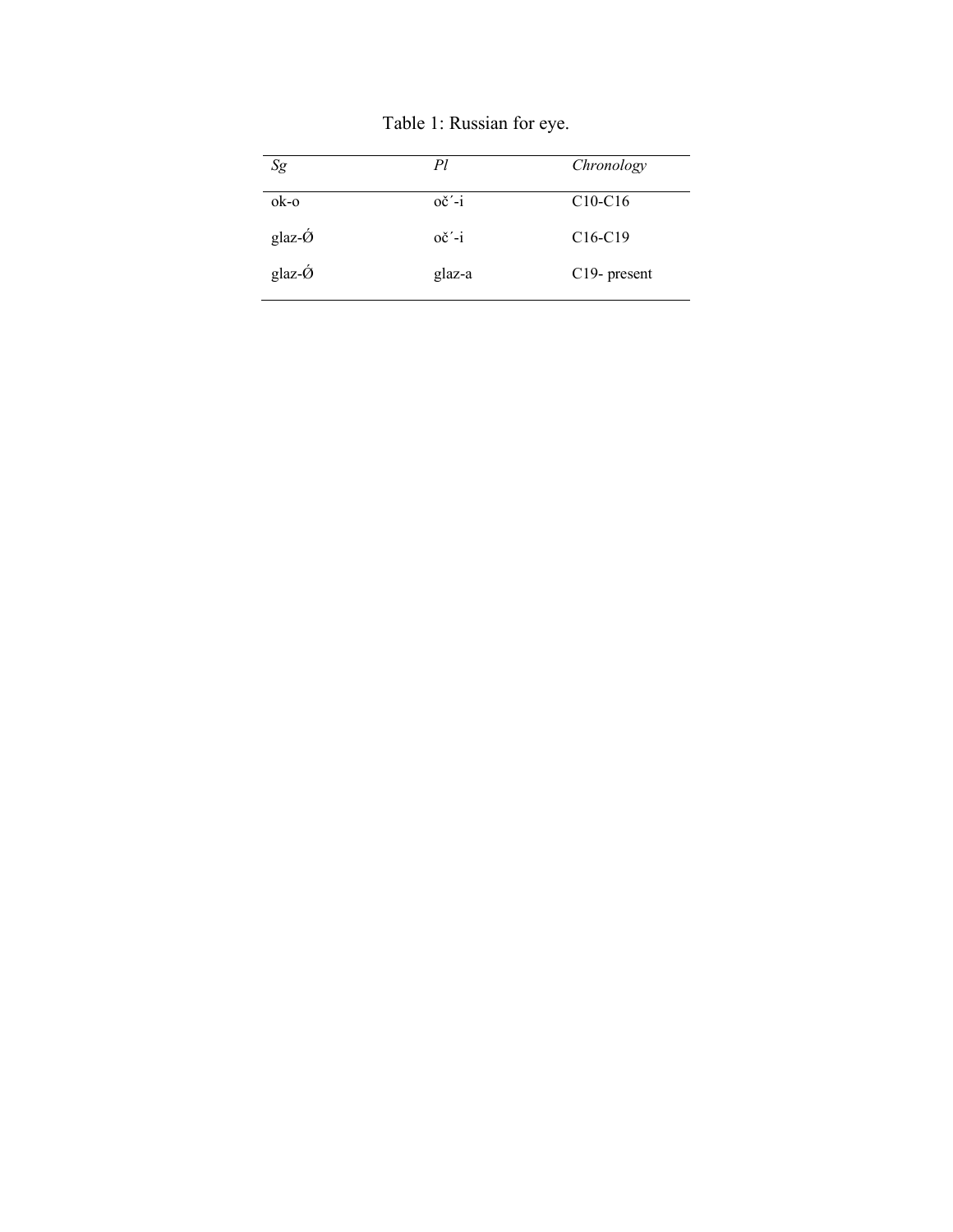|            | <i>LEXEME 1</i> |            | <b>LEXEME</b> N |            | <b>HORTOR</b> |  |  |
|------------|-----------------|------------|-----------------|------------|---------------|--|--|
| <b>ACT</b> | <b>PASS</b>     | <b>ACT</b> | <b>PASS</b>     | <b>ACT</b> | <b>PASS</b>   |  |  |
| $X-\alpha$ | $X-\beta$       | $Y-\alpha$ | $Y-\beta$       | $Z-\beta$  |               |  |  |

Table 2. Exponent-based paradigmatic reorganization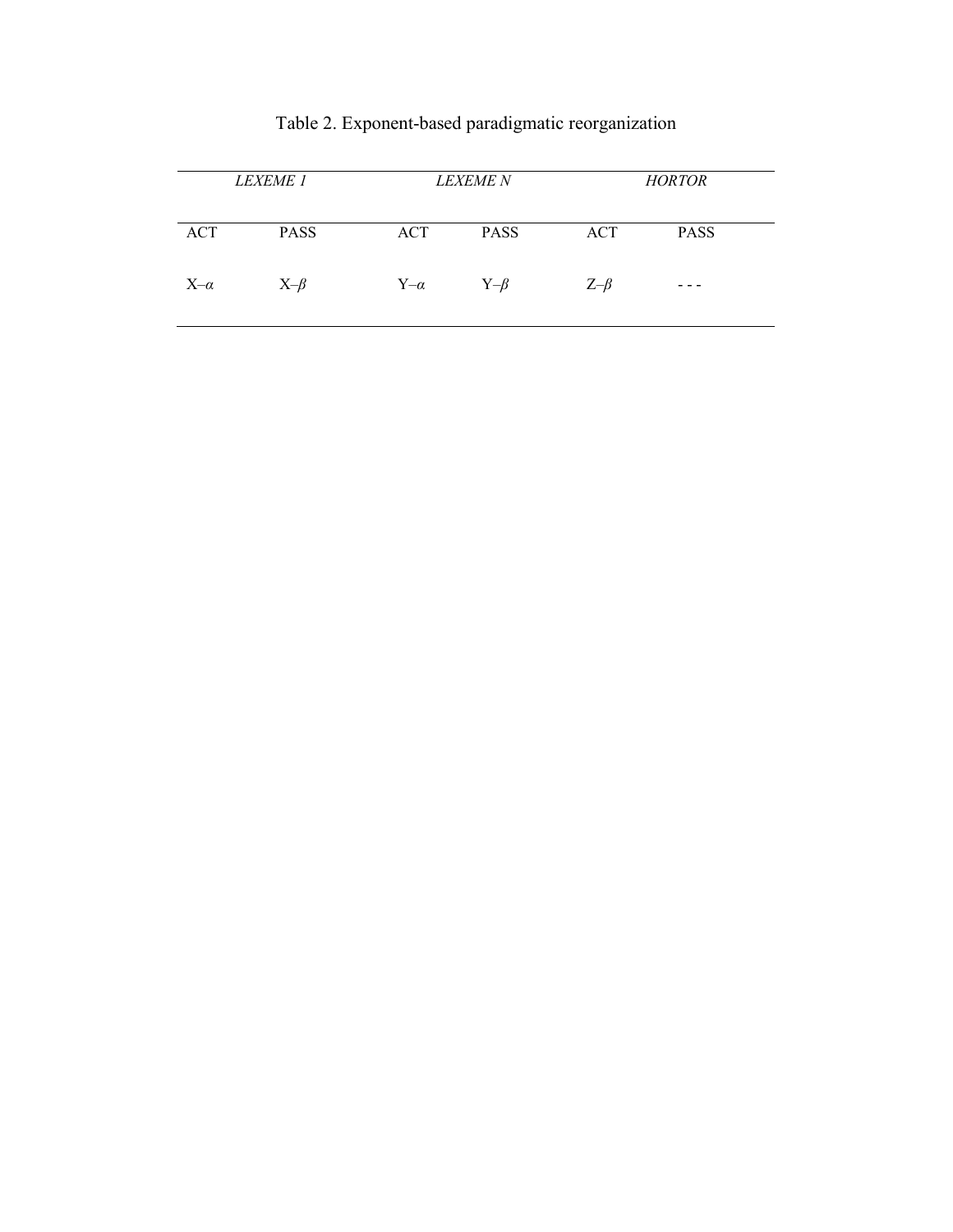| <b>LEXEME 1</b> |             |            | <i>LEXEME N</i> | <b>HORTOR</b> |             |  |
|-----------------|-------------|------------|-----------------|---------------|-------------|--|
| <b>ACT</b>      | <b>PASS</b> | <b>ACT</b> | <b>PASS</b>     | ACT           | <b>PASS</b> |  |
| $X-\alpha$      | $X-\beta$   | $Y-\alpha$ | $Y-\beta$       | $Z-\alpha$    | $Z-\beta$   |  |

Table 3. Exponent-based paradigmatic reorganization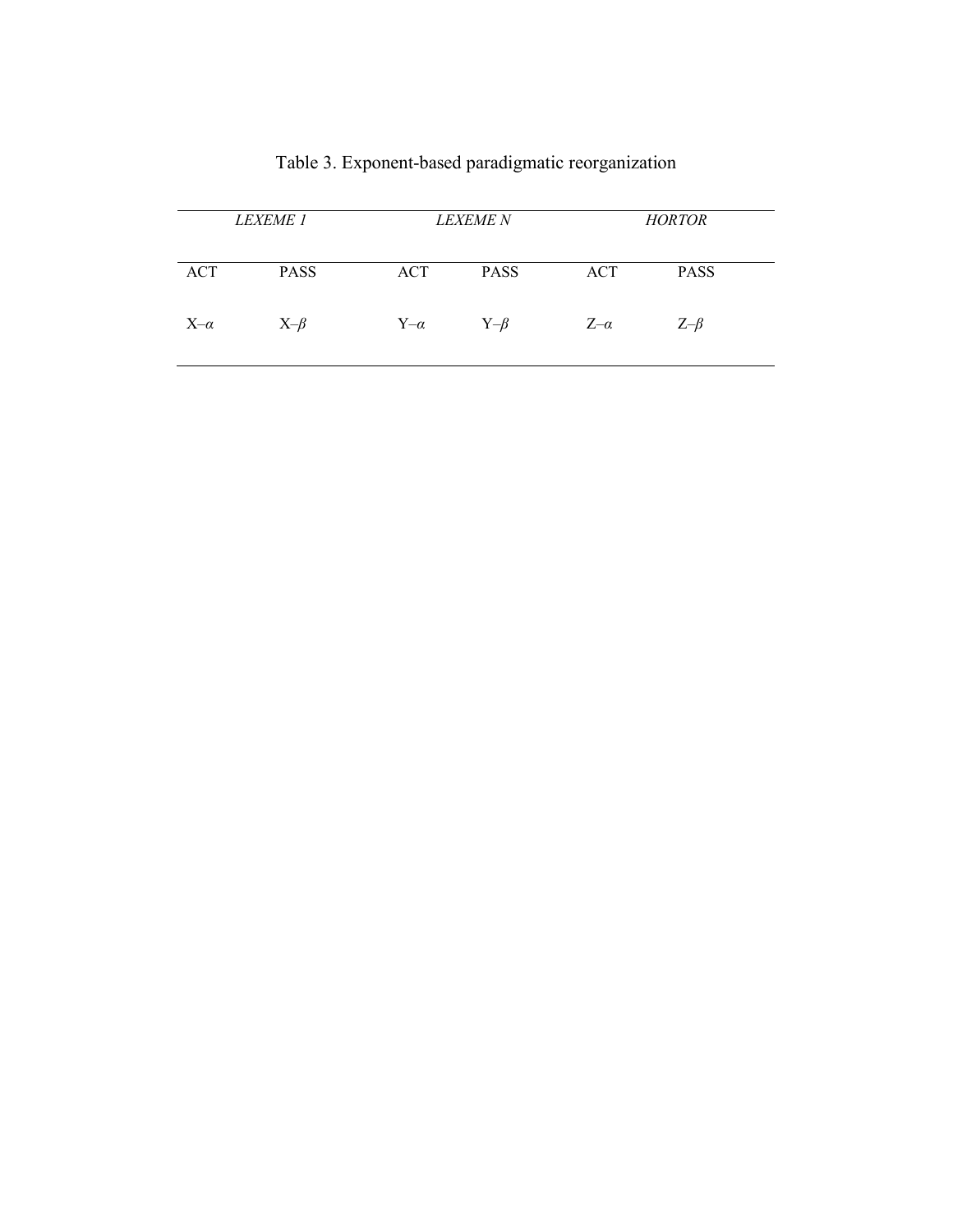

Figure 1. The Lexemic and Morphological hierarchies in Network Morphology